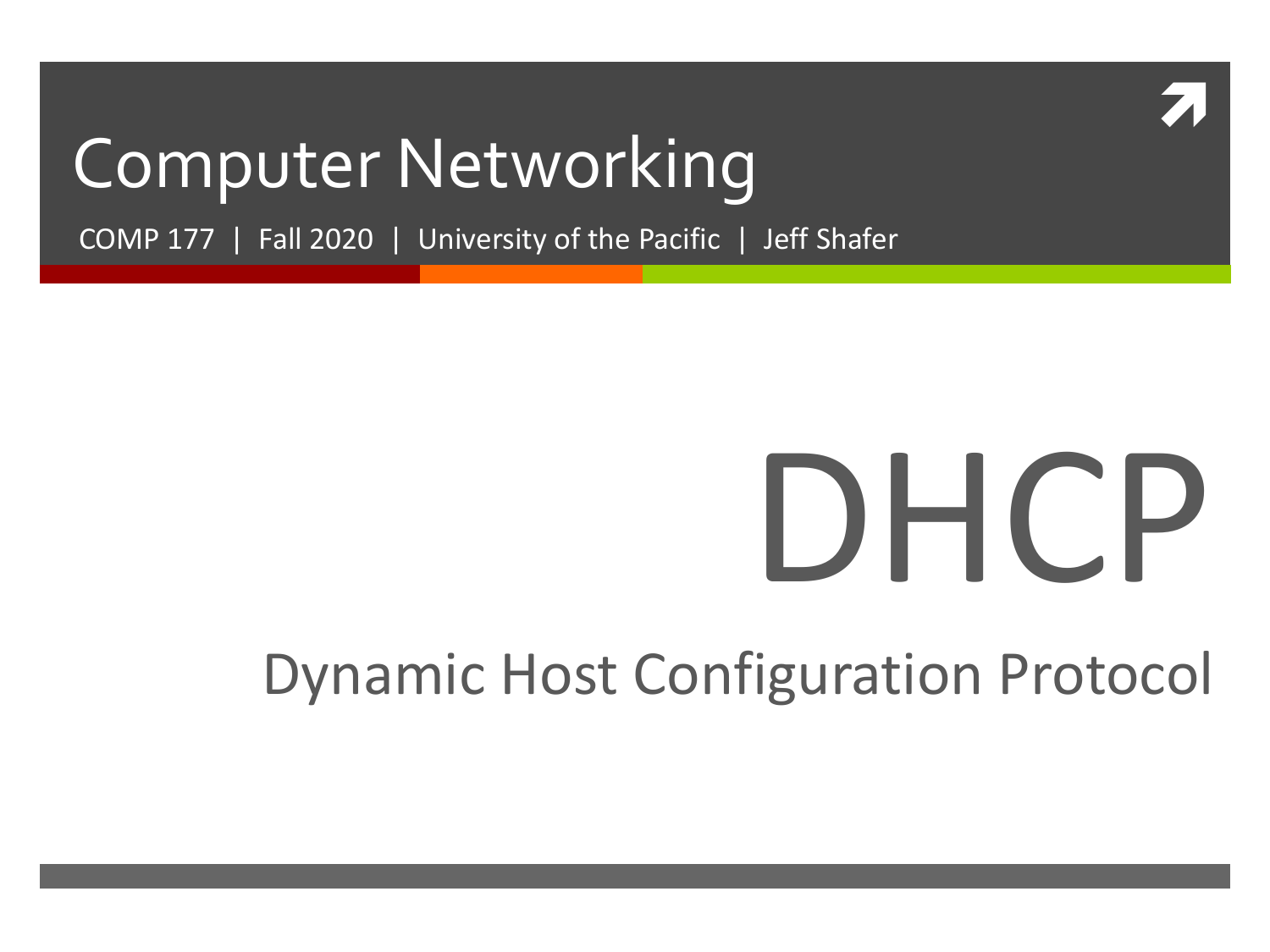#### Recap

#### Past Topics

- **7** Overview of networking and layered architecture
- **7** Wireshark packet sniffer and Scapy packet manipulation
- *A* Wired LAN, Wireless LANs, VLANs
- **7** IPv4, IPv6 ARP, ICMP

#### Today's Topics

**7** Dynamic Host Configuration Protocol (DHCP)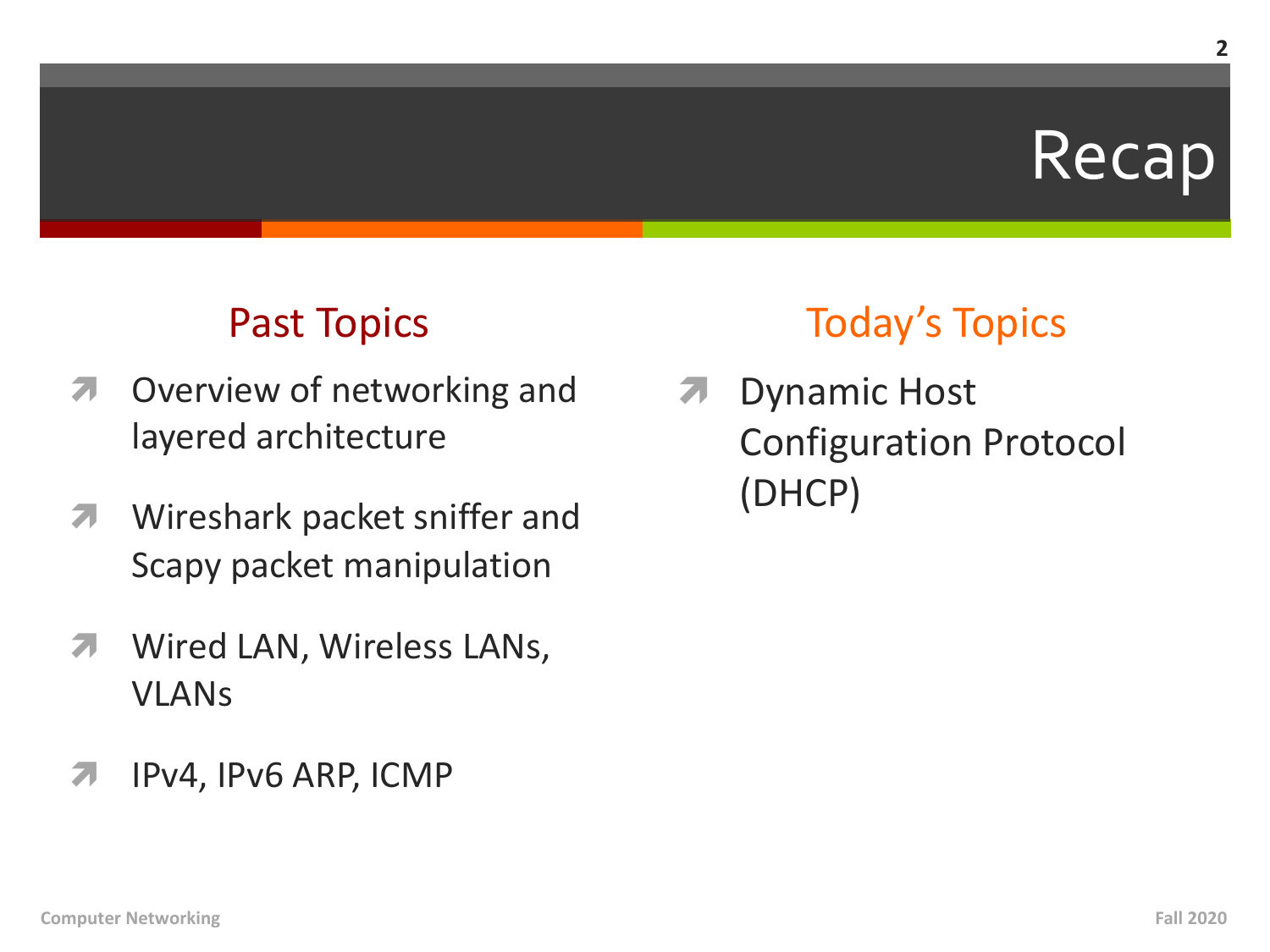# Network Configuration

- **7** How does a host get its network interface configured?
	- IP address 7
	- Network mask 7
	- Default gateway  $\boldsymbol{\pi}$
	- **DNS** servers 7
	- 7  $\ddot{\phantom{a}}$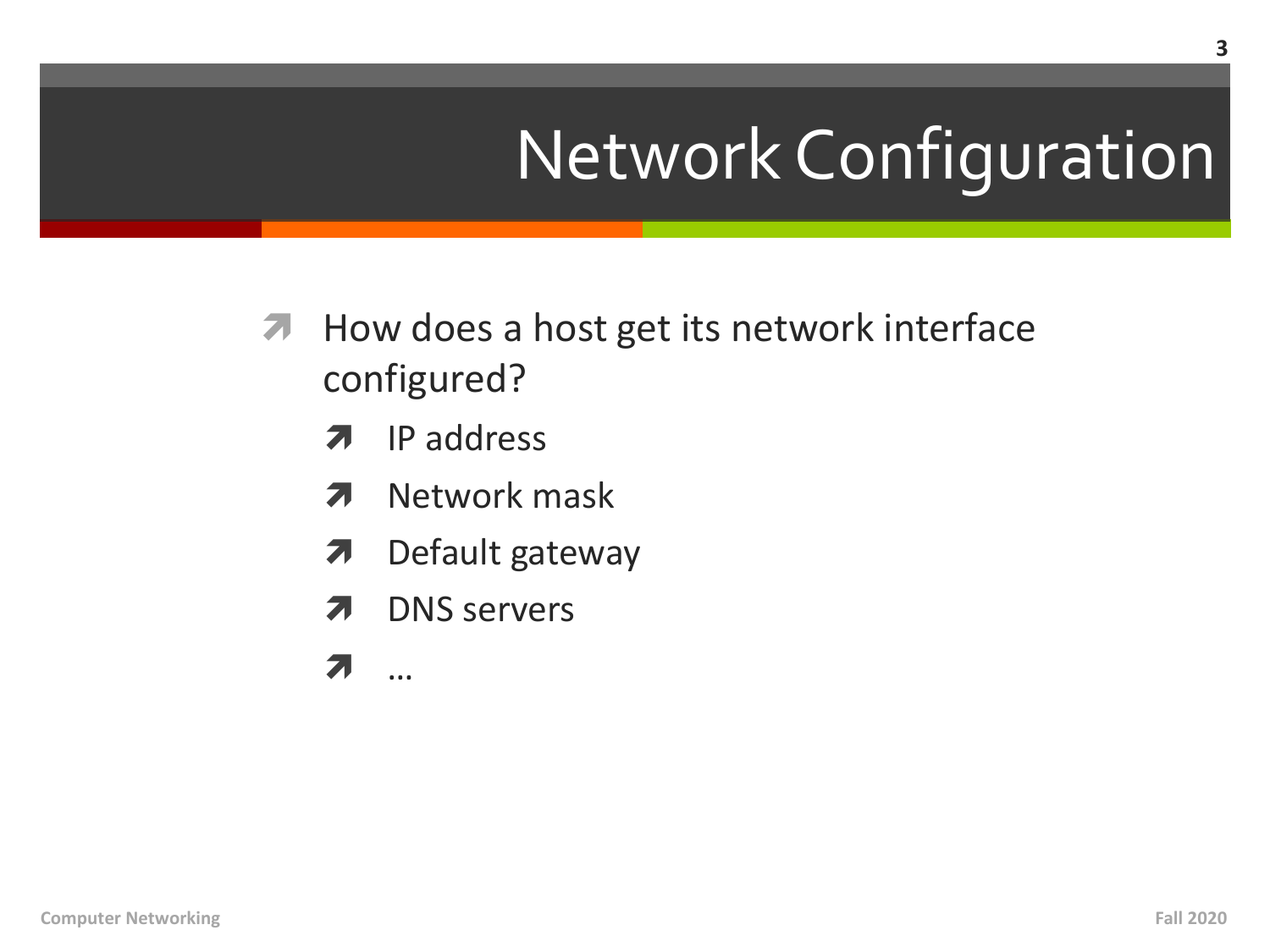# Network Configuration

- **Static assignment** 
	- Requires user involvement to set in OS 7
	- We configure hosts in the lab statically 7
		- **7** It's "educational!" (plus, to make each lab work, you have to be very careful about what IP addresses you use)
	- Datacenters might configure servers statically since they Л. rarely change addresses
- Dynamic assignment 7
	- Requires no user involvement 7
	- Represents the bulk of hosts on the Internet 7
	- Bootstrap Protocol (BOOTP) Early generation 7
	- Dynamic Host Configuration Protocol (DHCP) Modern 7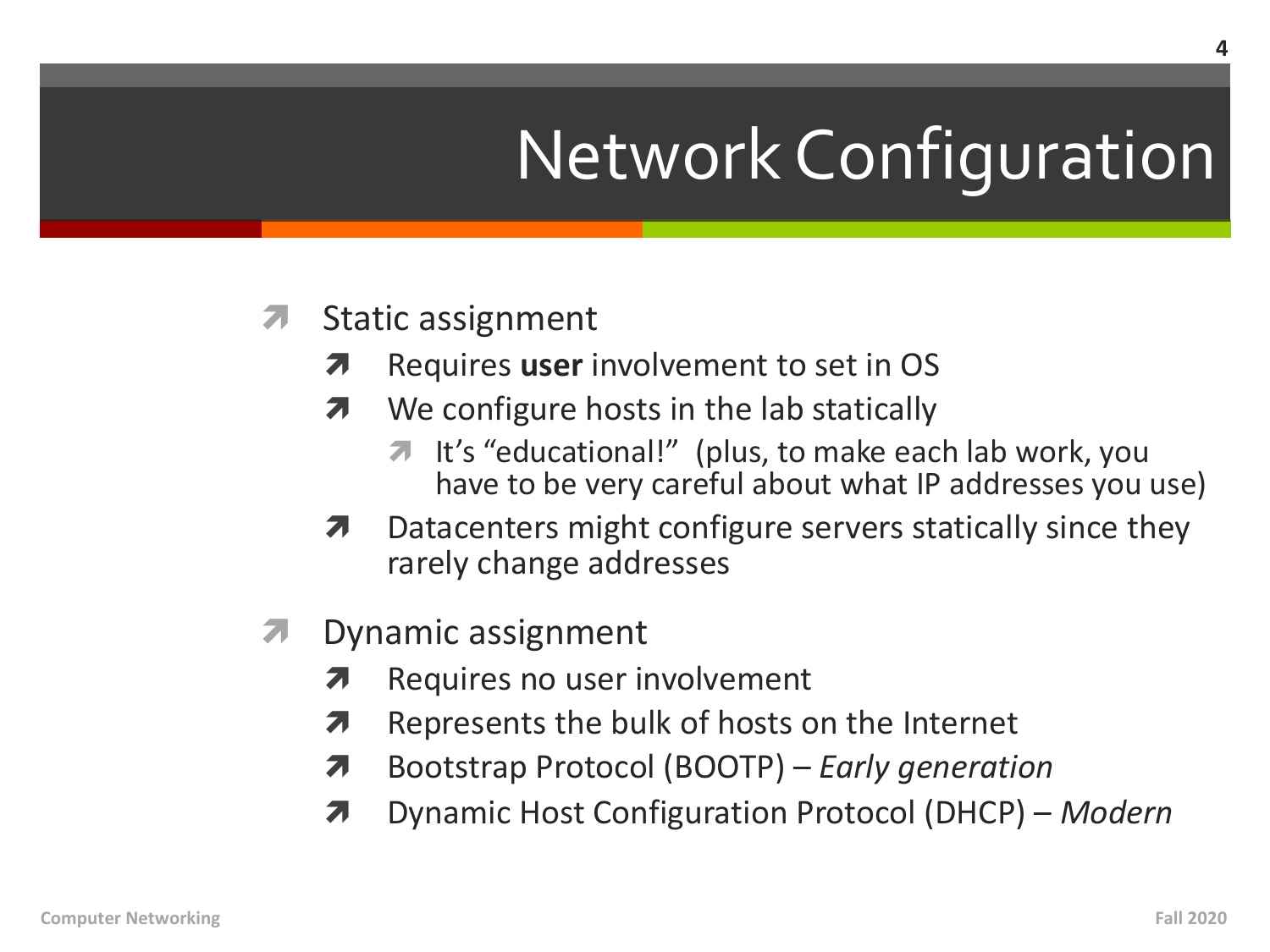#### Dynamic Host Configuration Protocol (DHCP)

#### Goals of DHCP

- Plug and play! 7
- Allow host to *dynamically* obtain its IP address from 7 network server when it joins network
- Allow host to renew its lease on in-use address 7
- Allow reuse of addresses (if you disconnect your host, someone else can use that address)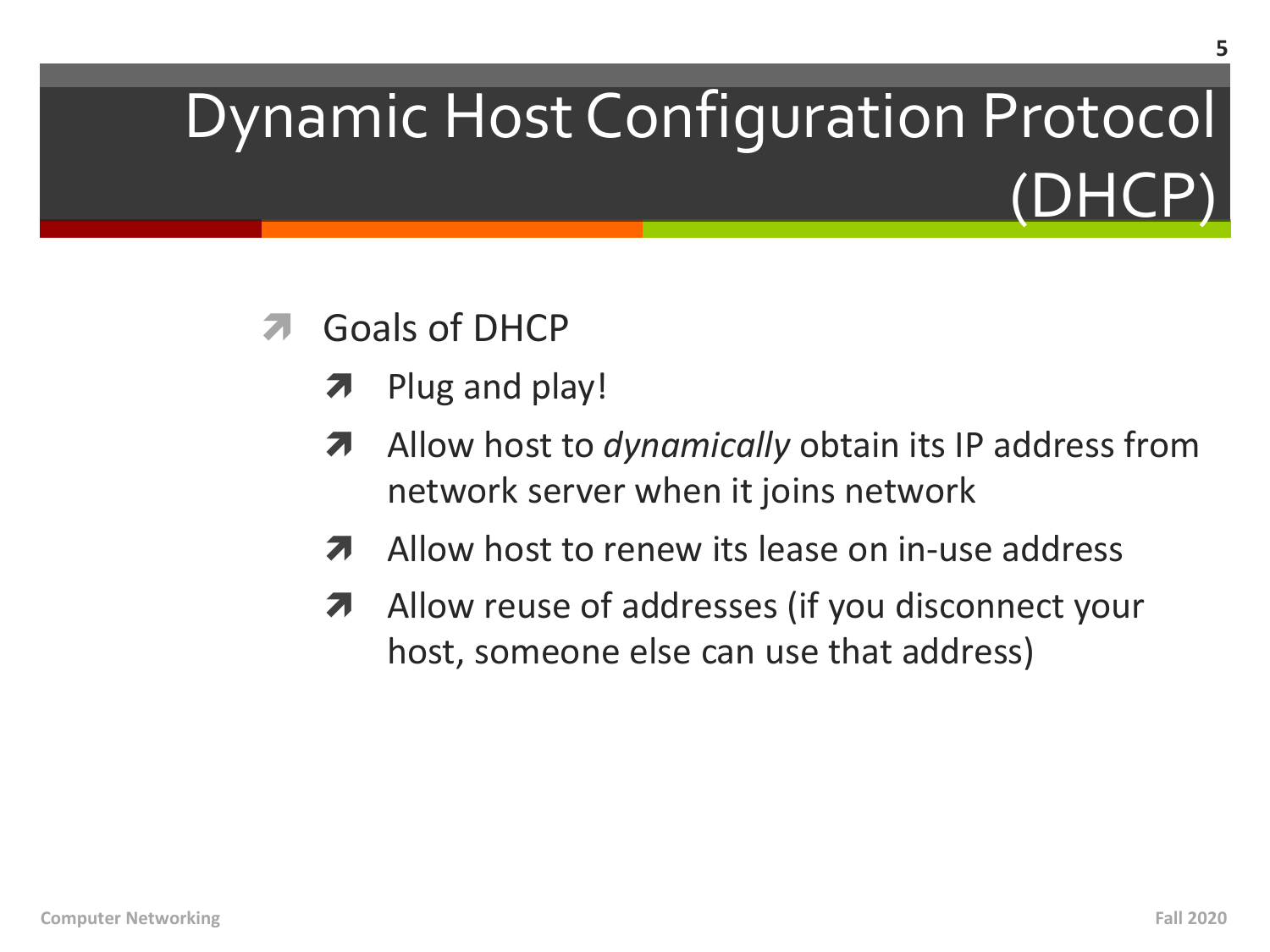#### DHCP

- *A* DHCP is an *application layer protocol* running on UDP
	- **7** DHCP server: UDP port 67
	- **7** DHCP client: UDP port 68
- $\pi$  If a host does not have an IP address, then how **does it communicate with a DHCP server?** 
	- ì DHCP server may be in the same *broadcast domain*  (LAN) as the DHCP client
	- ì DHCP client can send *link layer broadcast packets*
	- ì DHCP communications are **never routed** (LAN only)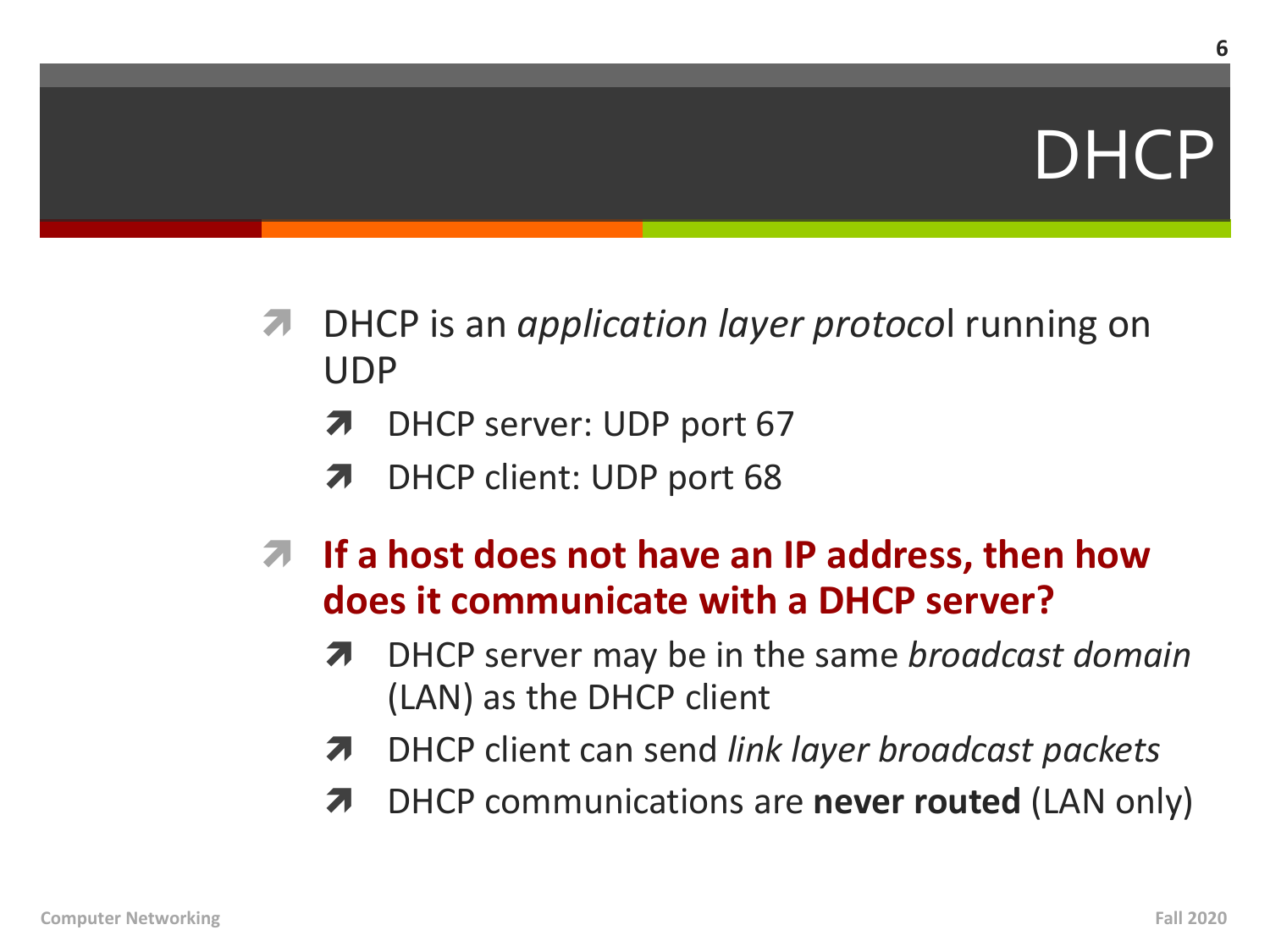# **Broadcasting in DHCP**

- Two IP addresses are common as source and destination IP addresses of packets that carry DHCP messages
	- Source  $IP: \theta, \theta, \theta, \theta$ 7
		- **7** Used by the DHCP client before acquiring an IP address
	- Destination IP: 255, 255, 255, 255 Я.
		- Used by the DHCP client and DHCP server, indicating a local broadcast (within the LAN)
- After acquiring an IP address, DHCP client can use the valid IP address as the source address
	- DHCPv4: 32-bit IPv4 addresses  $\overline{\mathbf{z}}$
	- DHCPv6: 128-bit IPv6 addresses Я.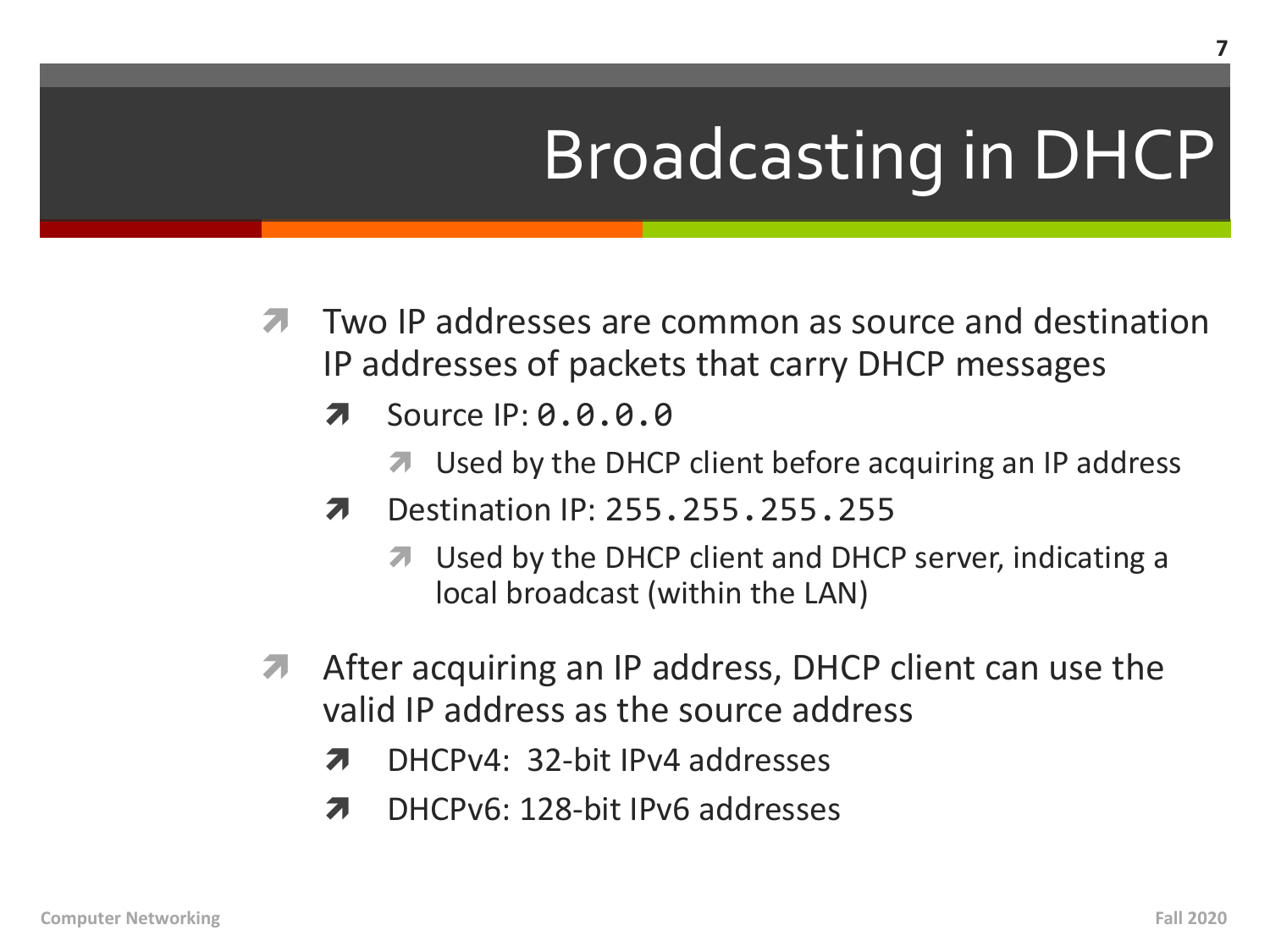#### **DHCP**

#### **7** Four stages to DHCP

- Discover (new host only) 1.
- Offer (new host only)  $2.$
- Request  $3.$
- **Acknowledge** 4.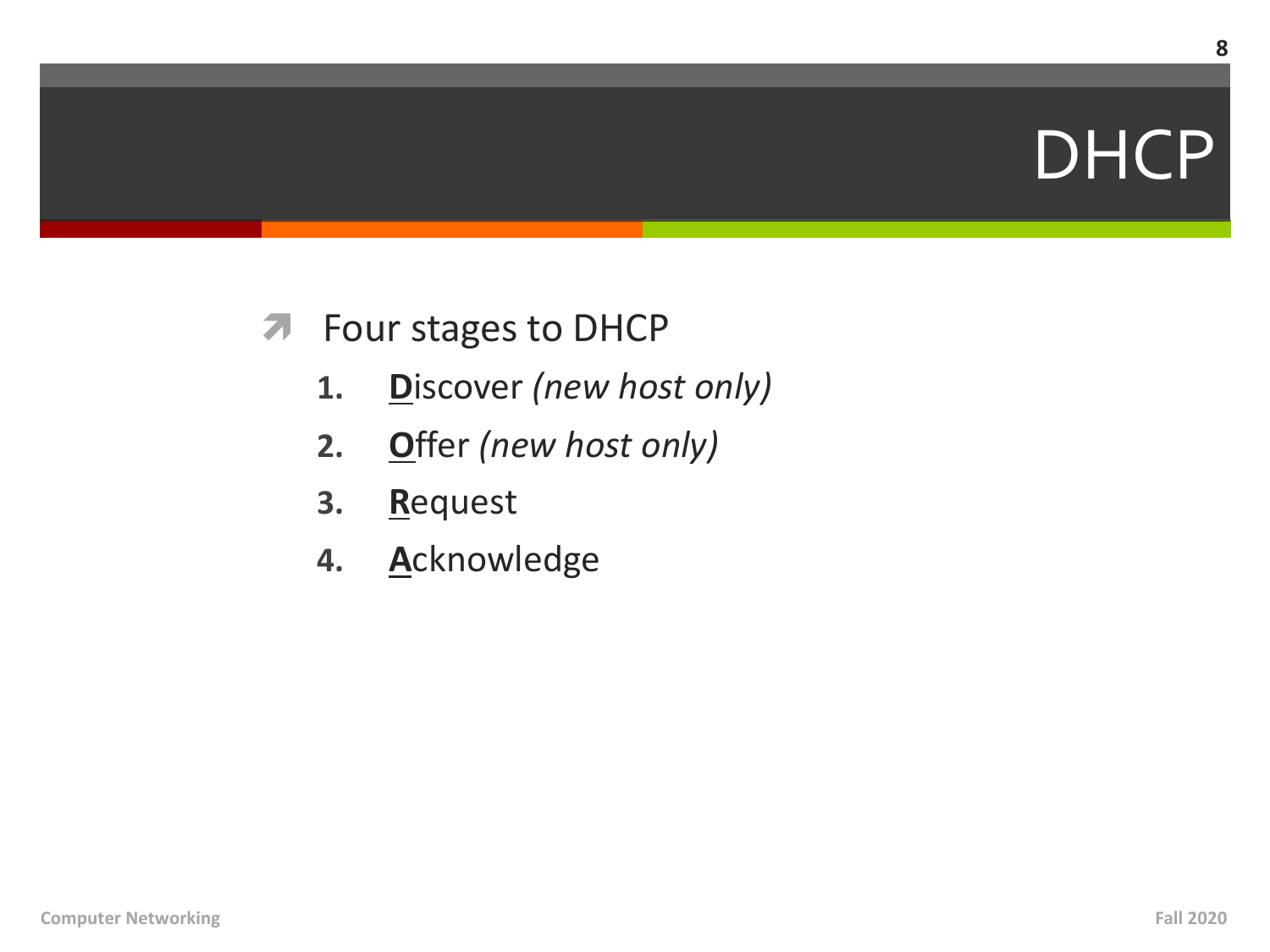# Step 1 – DHCP Discover



- "Discover DHCP servers on the network"
	- Source  $IP: 0.0.0.0$ 7
	- Destination IP: 255.255.255.255 Л.
	- Source port: 68 Л.
	- Destination port: 67 Я.
	- **DHCP message type: Discover** Л.
- (New host only) Host **broadcasts** "DHCP discover" 71 message to entire subnet
	- DHCP server either located on same subnet, or 7 router has been configured to intercept and forward DHCP messages
	- Router might be the DHCP server! 7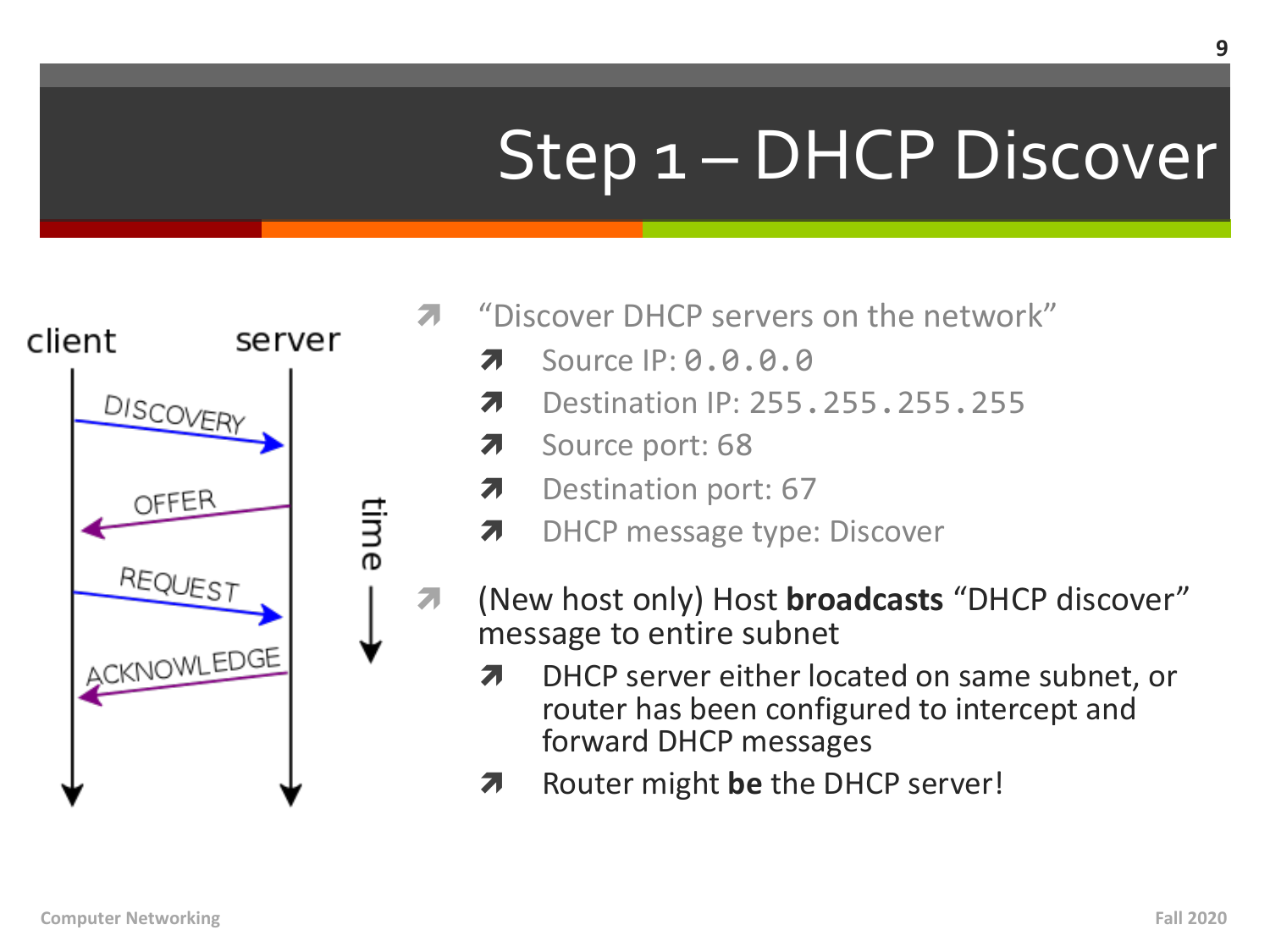## Step 2 - DHCP Offer



- "DHCP server(s) offer client an IP assignment"  $\overline{\mathbf{z}}$ 
	- Source IP: DHCP server IP 7
	- Destination IP: 255, 255, 255, 255 Л.
	- Source port: 67 Л.
	- $\overline{\mathbf{z}}$ Destination port: 68
	- $\overline{\boldsymbol{\pi}}$ DHCP message type: Offer
- (New host only) DHCP server(s) responds directly to client  $\overline{\mathbf{z}}$ with "DHCP offer" message
	- Might get several offers from different DHCP servers Я
- **Message contains**  $\overline{\mathbf{z}}$ 
	- IP address of DHCP server 7
	- $\overline{\mathbf{z}}$ Lease offer to the client: IP address, Subnet, Lease Duration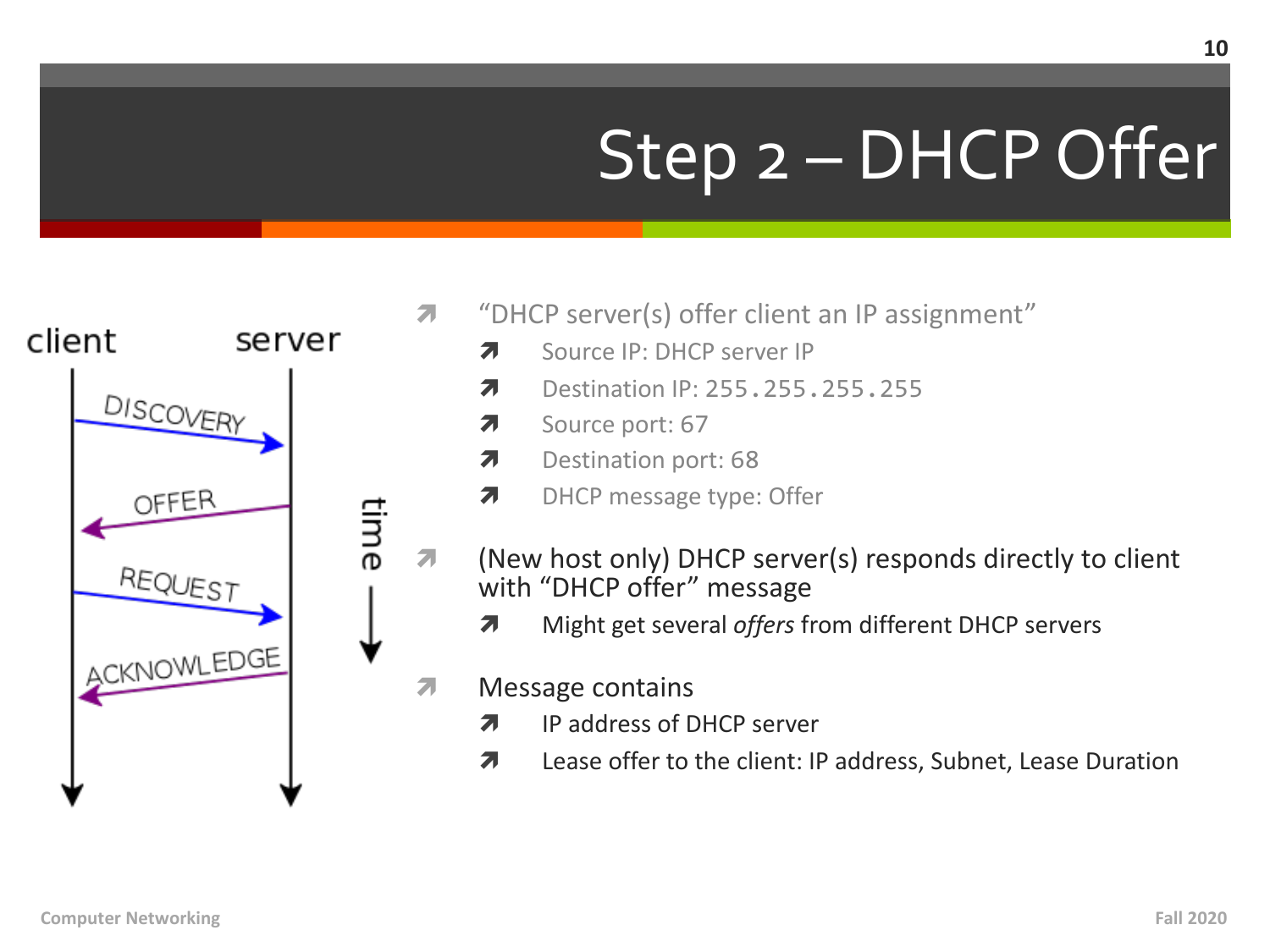# Step 3 - DHCP Request



- "Host requests the best offer" 21
	- Source IP: 0.0.0.0 Л.
	- Destination IP: 255.255.255.255 Л.
	- Source port: 68 Л.
	- Destination port: 67  $\overline{\mathbf{z}}$
	- 7 **DHCP** message type: Request
- $\overline{\mathbf{z}}$ Host picks the DHCP offer it likes best
- $\overline{\mathcal{L}}$ Host requests IP address with a "DHCP request" message
	- Message is **broadcast across subnet**. Why? Л
		- May have received multiple offers from multiple servers  $\overline{\mathbf{z}}$
		- Servers are reserving an IP address for you 7
		- Need to let all servers know, even the ones you didn't accept  $\overline{\mathbf{z}}$ (so they can return the address to the pool)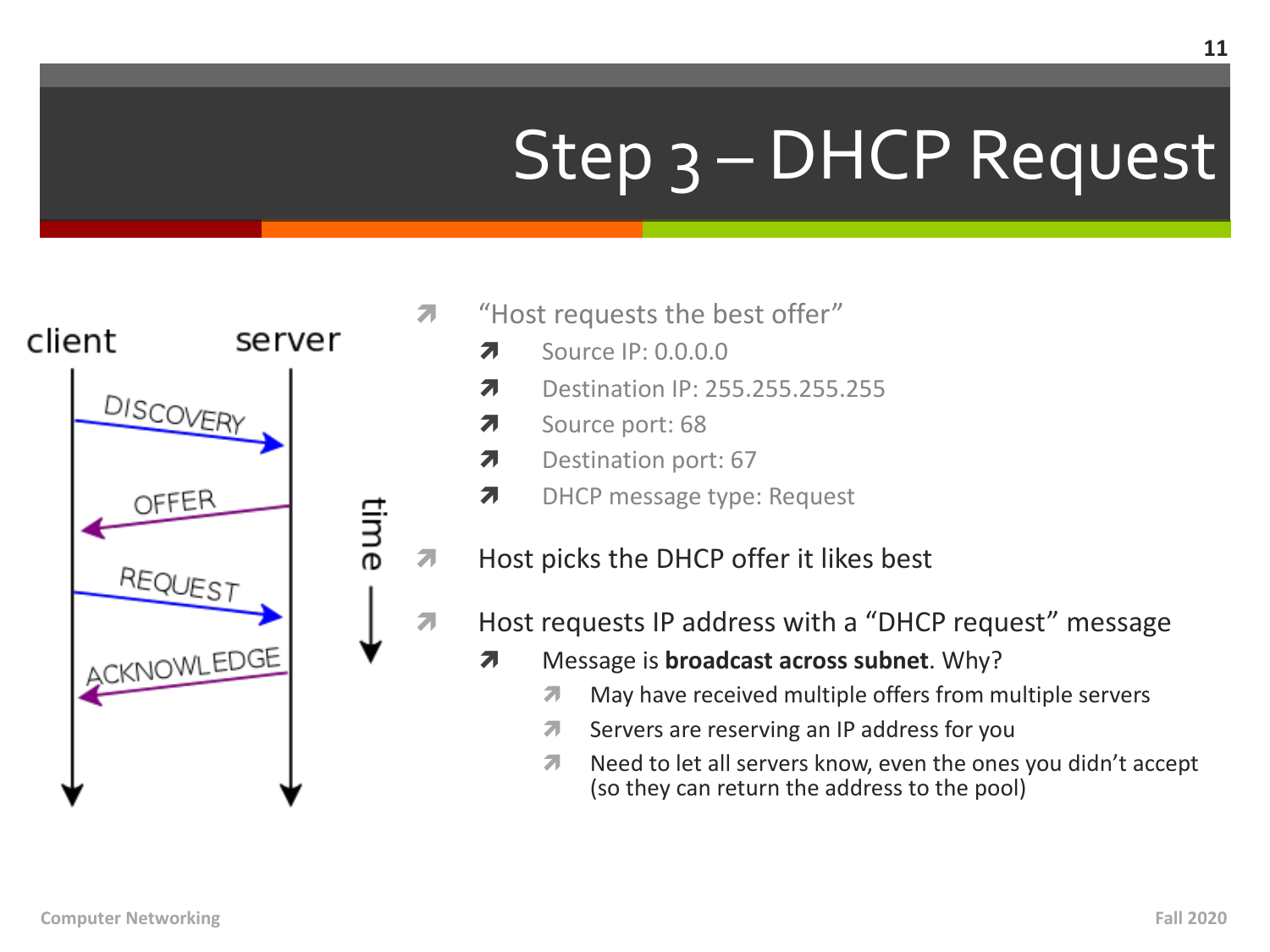# Step 4 – DHCP Ack



- "DHCP server confirms accepted offer"
	- Source IP: DHCP server IP
	- Destination IP: 255, 255, 255, 255 7
	- Source port: 67 7
	- Destination port: 68
	- DHCP message type: Acknowledgement 7
- Only the server whose lease the client 7 requested sends back a "DHCP Ack" message
- Re-confirms the lease and offers additional 7 information (default gateway, DNS servers,  $etc...$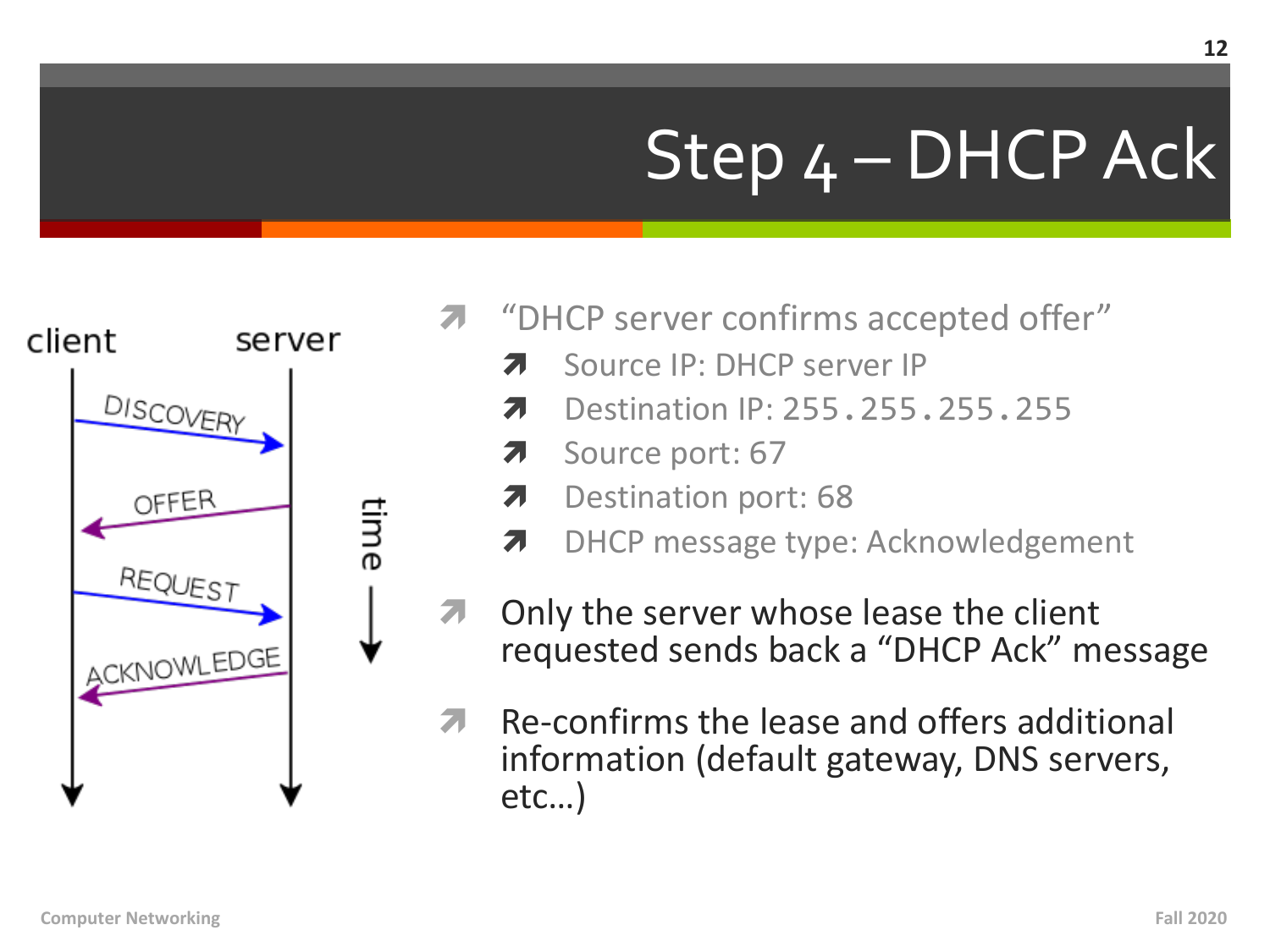#### DHCP - More Than Just IP Address

- DHCP can return more than just allocated IP  $\boldsymbol{\pi}$ address on subnet
	- Address of gateway router for client  $\overline{\phantom{a}}$
	- Name and IP address of DNS server(s) Л.
	- Network mask (indicating network versus host 7 portion of address)
	- NTP server (network time) 7
	- LDAP server (address book) 7
	- SIP server (Voice-over-IP server) 7
	- ... and many many more possibilities!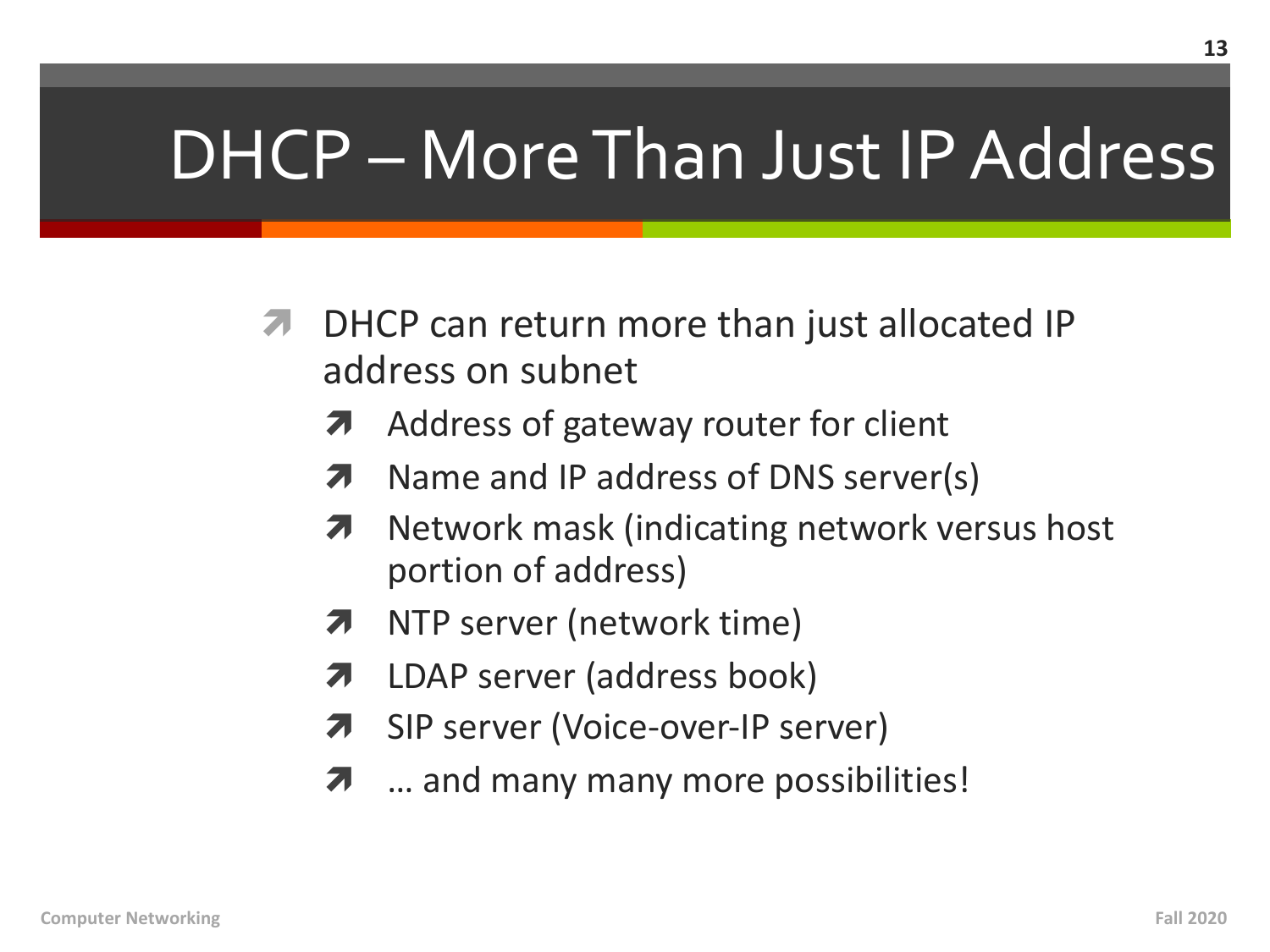#### DHCP Lease Time

- ì The DHCP request, offer, and acknowledgement include a *lease time*
	- $\lambda$  Represents the amount of time a client can hold the given IP address
	- $\lambda$  Lease time can be in the order of hours or days.
- *A* After *half* of the lease time has elapsed, DHCP client tries to renew the lease by resending its DHCP request
	- **7** DHCP request is sent to the previous (winning) DHCP server in unicast form
- *i* If the DHCP server does not respond, DHCP client sends the DHCP request message in broadcast form
- **7** If broadcast DHCP request fails (no response), the DHCP client begins from scratch by broadcasting DHCP discover message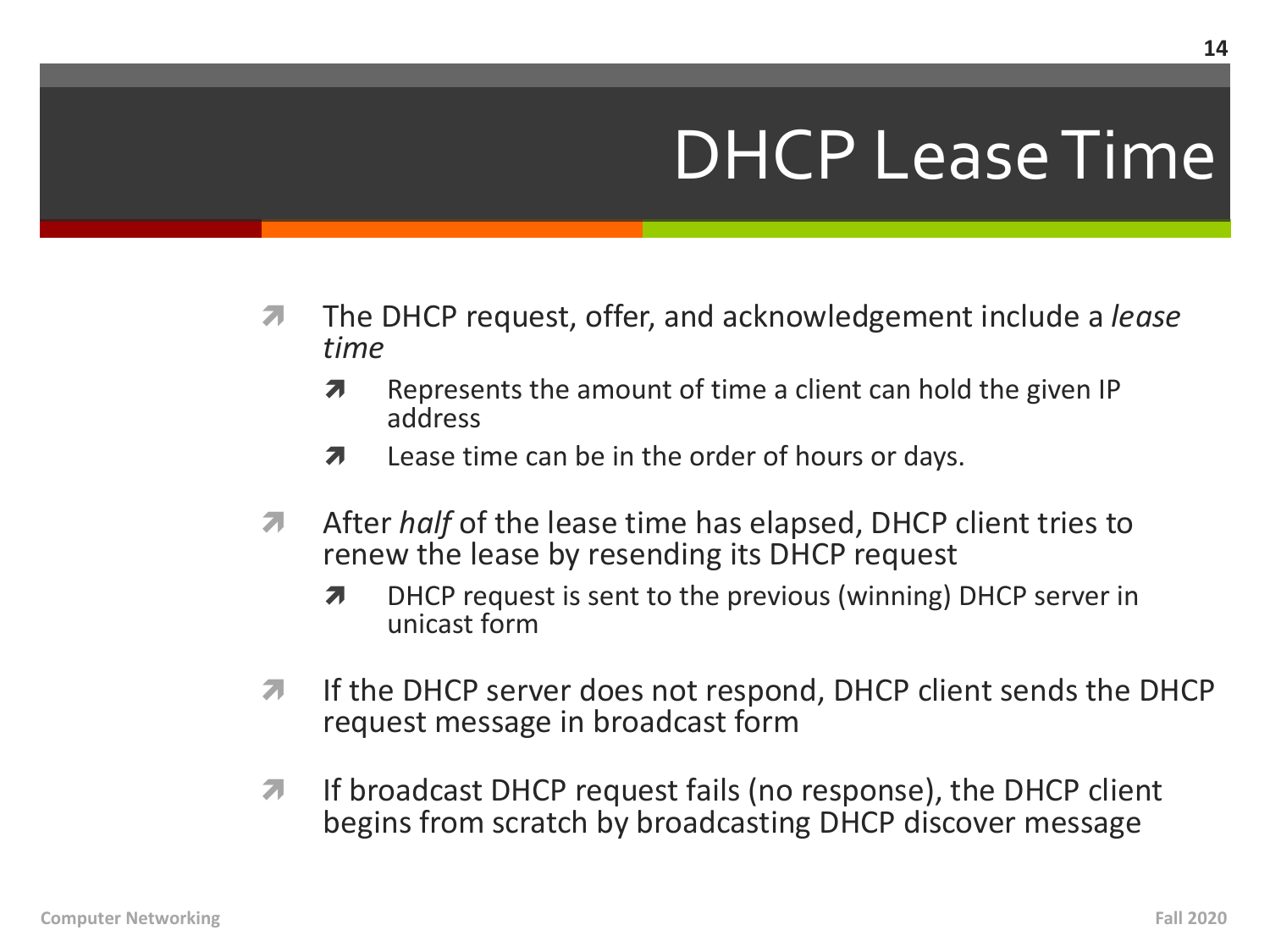## **DHCP Relay**

- Design assumption of DHCP is that there is one DHCP  $\overline{\phantom{a}}$ server in each broadcast domain (i.e. per LAN)
- 7 What if we want *centralized* DHCP servers in a corporate environment?
	- Single server or small cluster of servers 7
- DHCP relay agent  $\overline{\phantom{a}}$ 
	- A relay agent is a software utility that is used on routers 7 to relay DHCP traffic
	- Enables a DHCP client to contact a DHCP server residing Я. beyond the client's broadcast domain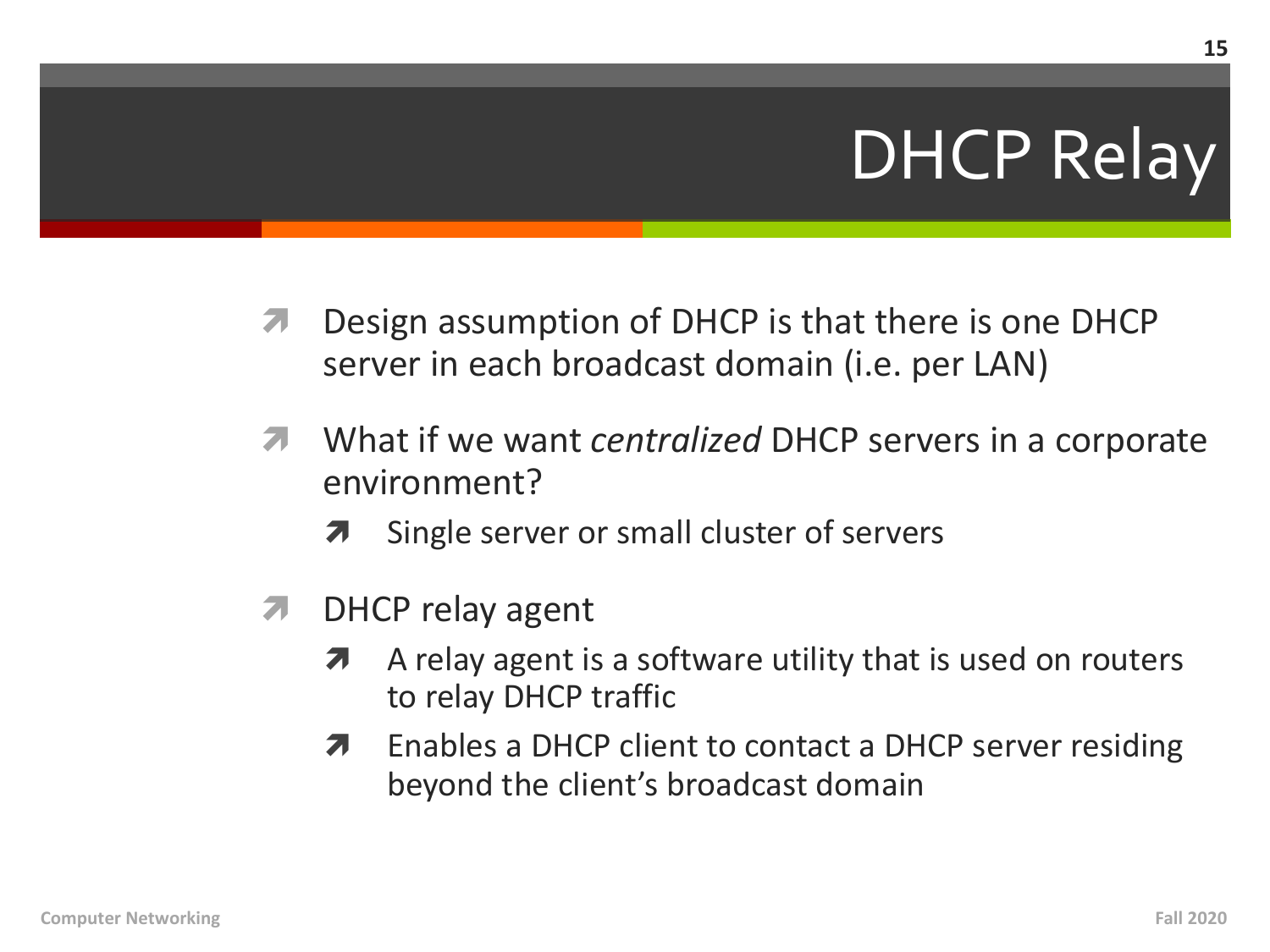| OP Code $_{\rm (op)}$     | Hardware Type<br>(htype)                    | <b>Hardware Address</b><br>Length (hlen) | Hops (hops) |
|---------------------------|---------------------------------------------|------------------------------------------|-------------|
|                           |                                             | <b>Transaction ID (</b> $x$ <i>i</i> d)  |             |
|                           | Seconds (sec)                               | Flags (flags)                            |             |
|                           |                                             | Client IP Address (ciaddr)               |             |
|                           |                                             | Your IP Address (yiaddr)                 |             |
|                           |                                             | Server IP Address (siaddr)               |             |
|                           |                                             | Gateway IP Address (giaddr)              |             |
|                           | Client Hardware Address (chaddr) (16 bytes) |                                          |             |
|                           |                                             | Server Name (sname) (64 bytes)           |             |
|                           |                                             | Boot File Name (bname) (128 bytes)       |             |
| Magic Cookie<br>(mcookie) |                                             | Options (options) (up to 214 bytes)      |             |
|                           | 16                                          |                                          |             |
|                           |                                             | Offset                                   |             |

- **7** Opcode: 1 for **DHCP** client messages, 2 for **DHCP** server messages
- HW type: 7 encoding the protocol in link layer
- $\overline{\phantom{a}}$ HLen: length of link layer addresses

16

**Computer Networking**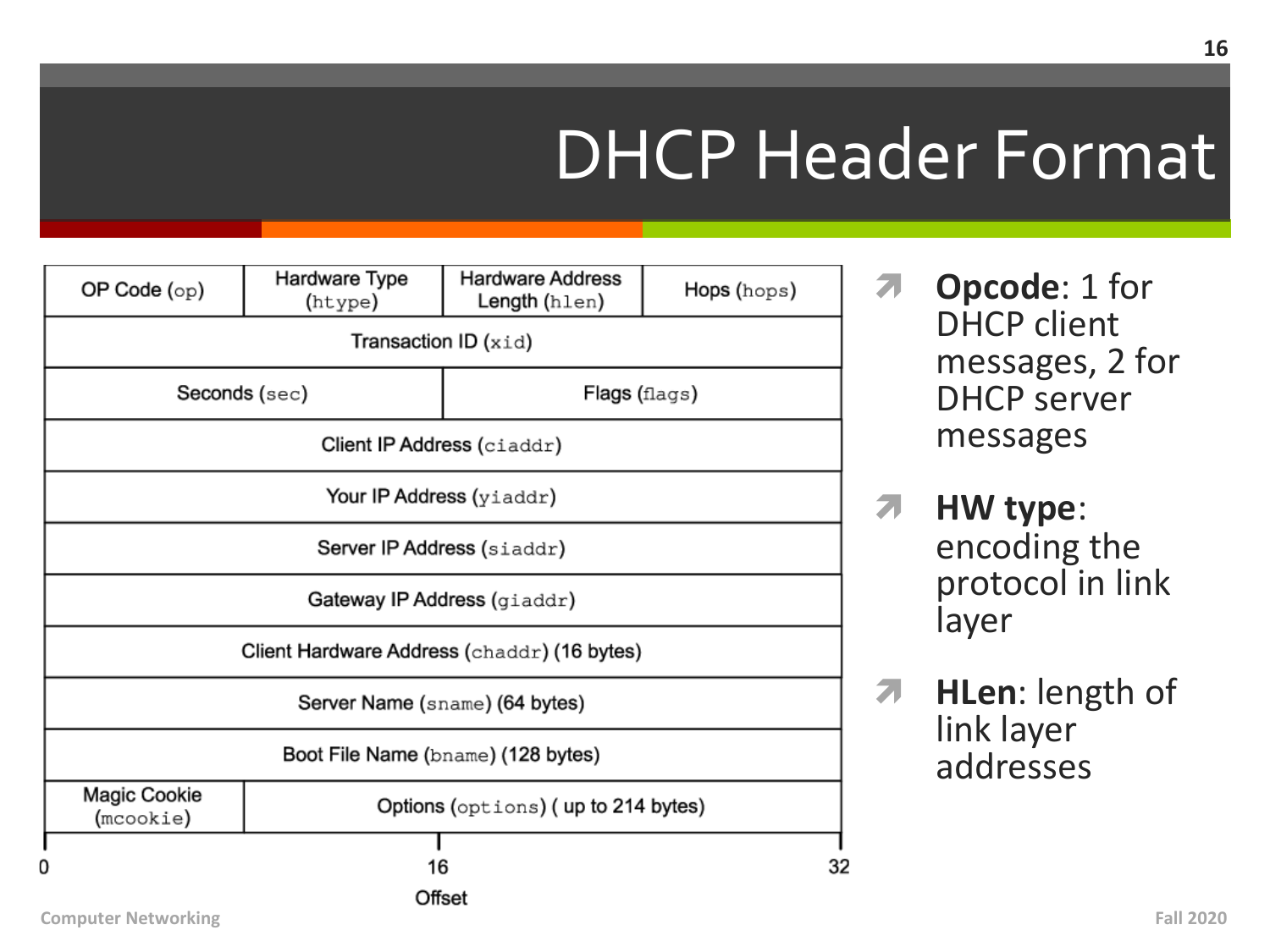| OP Code $(\mathrm{op})$   | Hardware Type<br>(htype)                    | <b>Hardware Address</b><br>Length(hlen) | Hops (hops) |
|---------------------------|---------------------------------------------|-----------------------------------------|-------------|
|                           |                                             | <b>Transaction ID</b> $(xid)$           |             |
|                           | Seconds (sec)                               | Flags (flags)                           |             |
|                           |                                             | Client IP Address (ciaddr)              |             |
|                           |                                             | Your IP Address (yiaddr)                |             |
|                           |                                             | Server IP Address (siaddr)              |             |
|                           |                                             | Gateway IP Address (giaddr)             |             |
|                           | Client Hardware Address (chaddr) (16 bytes) |                                         |             |
|                           |                                             | Server Name (sname) (64 bytes)          |             |
|                           |                                             | Boot File Name (bname) (128 bytes)      |             |
| Magic Cookie<br>(mcookie) |                                             | Options (options) (up to 214 bytes)     |             |
|                           | 16                                          |                                         | 32          |
|                           |                                             | Offset                                  |             |

- $\overline{\mathbf{z}}$ Hops: the number of hops a **DHCP** message can travel
- **Transaction ID** 71
	- Same for the 7 sequence of discover, offer, request and acknowledgem ent messages

17

**Computer Networking**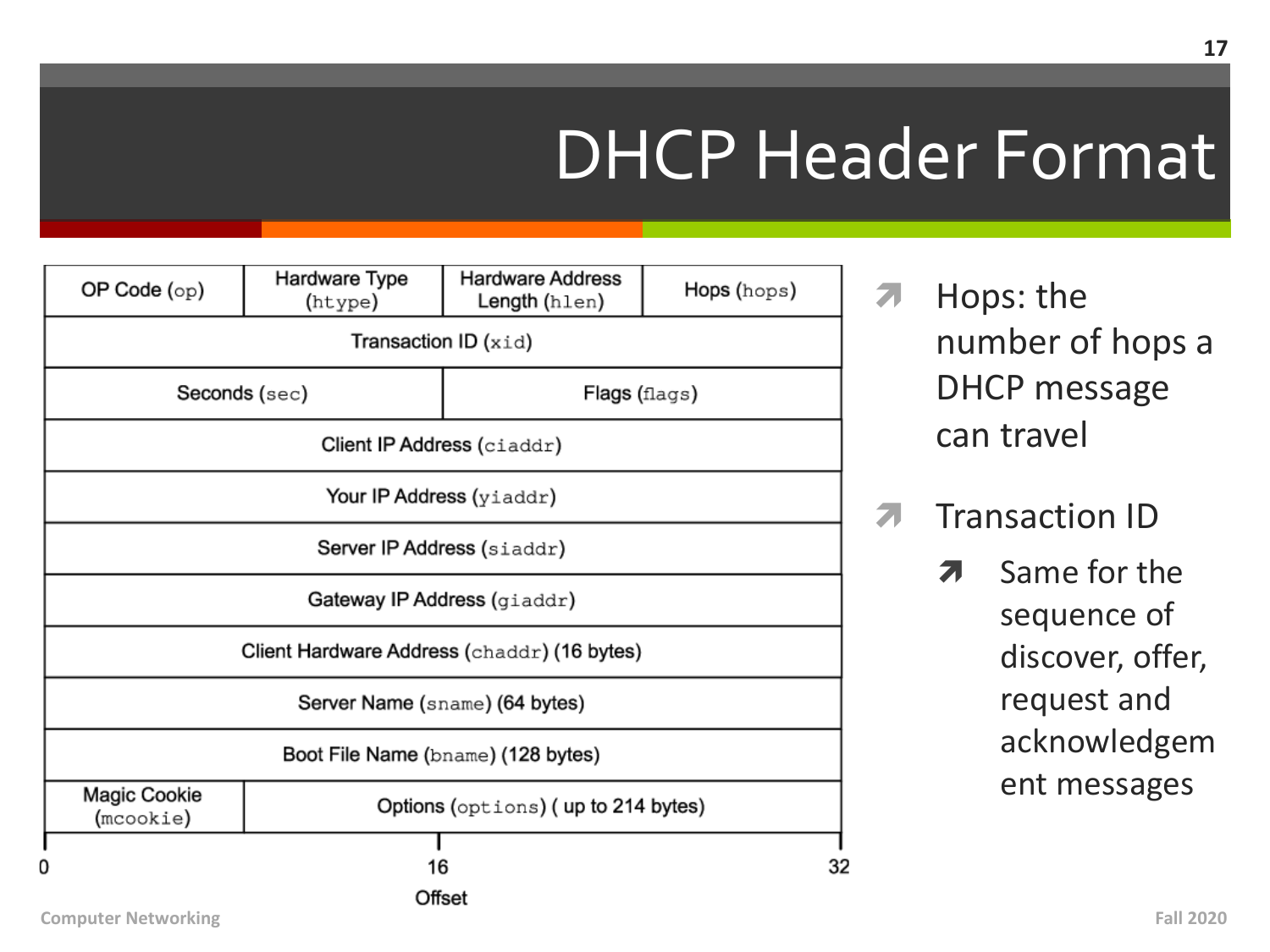| OP Code $({\rm op})$      | Hardware Type<br>(htype)                    | <b>Hardware Address</b><br>Length (hlen) | Hops (hops) |
|---------------------------|---------------------------------------------|------------------------------------------|-------------|
|                           |                                             | <b>Transaction ID (</b> $x$ <i>i</i> d)  |             |
|                           | Seconds (sec)                               | Flags (flags)                            |             |
|                           |                                             | Client IP Address (ciaddr)               |             |
|                           |                                             | Your IP Address (yiaddr)                 |             |
|                           |                                             | Server IP Address (siaddr)               |             |
|                           | Gateway IP Address (giaddr)                 |                                          |             |
|                           | Client Hardware Address (chaddr) (16 bytes) |                                          |             |
|                           |                                             | Server Name (sname) (64 bytes)           |             |
|                           |                                             | Boot File Name (bname) (128 bytes)       |             |
| Magic Cookie<br>(mcookie) | Options (options) (up to 214 bytes)         |                                          |             |
| 0                         | 16                                          |                                          | 32          |
|                           |                                             | Offset                                   |             |

- Secs: Number of  $\overline{\phantom{a}}$ seconds from the time the DHCP client has started the process of acquiring IP address
- Flags: 1 bit in use, Л. 15 bits are reserved
	- **Broadcast bit**  $\overline{\mathbf{z}}$ allows client to request server *broadcast* response to it (because client cannot receive a unicast reply  $yet...)$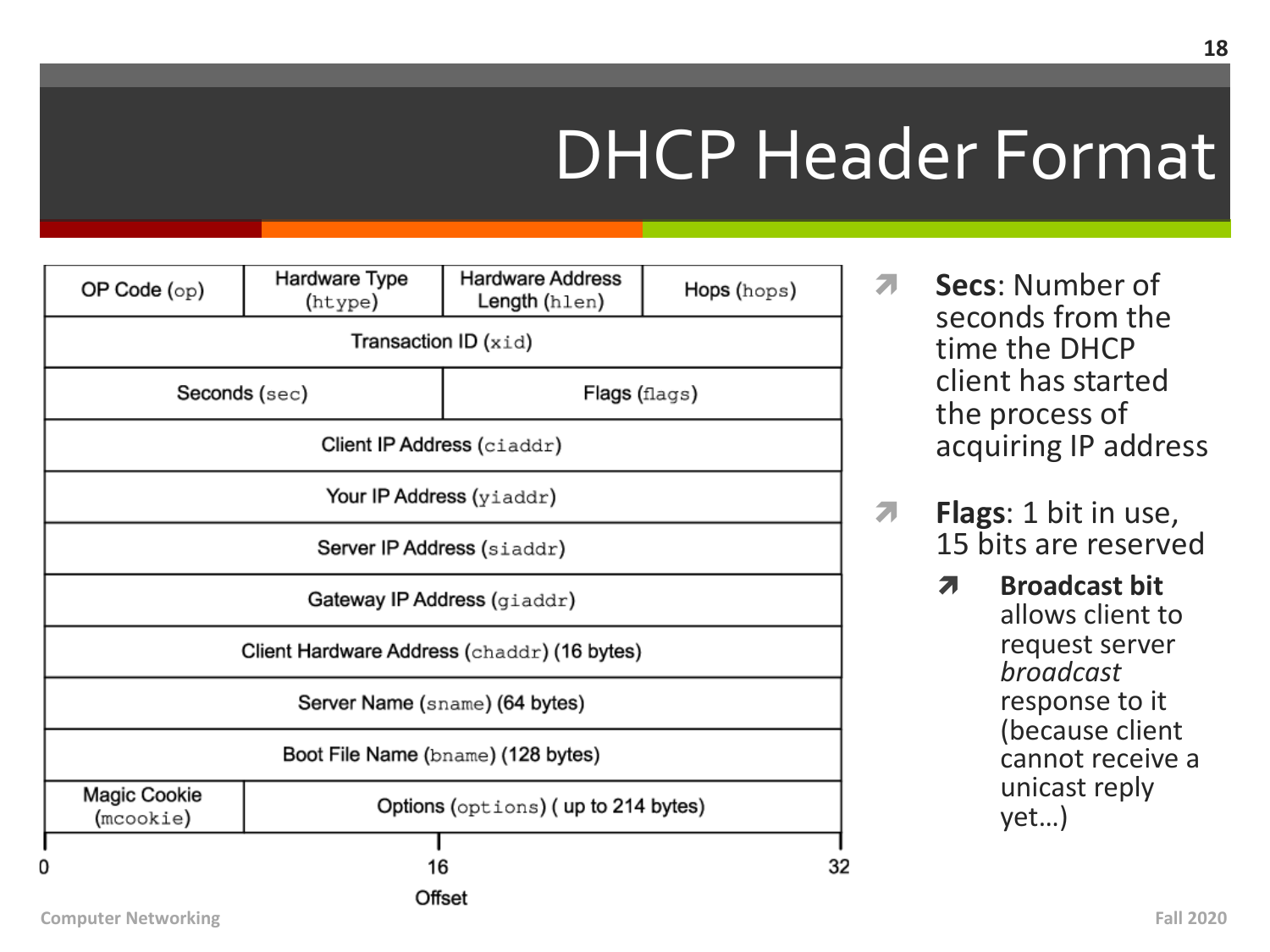| OP Code $_{\rm (op)}$     | Hardware Type<br>(htype)                    | <b>Hardware Address</b><br>Length (hlen) | Hops (hops) |
|---------------------------|---------------------------------------------|------------------------------------------|-------------|
|                           |                                             | Transaction ID (xid)                     |             |
|                           | Seconds (sec)                               | Flags (flags)                            |             |
|                           |                                             | Client IP Address (ciaddr)               |             |
|                           |                                             | Your IP Address (yiaddr)                 |             |
|                           | Server IP Address (siaddr)                  |                                          |             |
|                           |                                             | Gateway IP Address (giaddr)              |             |
|                           | Client Hardware Address (chaddr) (16 bytes) |                                          |             |
|                           | Server Name (sname) (64 bytes)              |                                          |             |
|                           | Boot File Name (bname) (128 bytes)          |                                          |             |
| Magic Cookie<br>(mcookie) |                                             | Options (options) (up to 214 bytes)      |             |
|                           | 16                                          |                                          |             |
|                           |                                             | Offset                                   |             |

- **7 CIPAddr: Client** sets this to its valid address (if it has any!)
	- Used in lease 7 time extension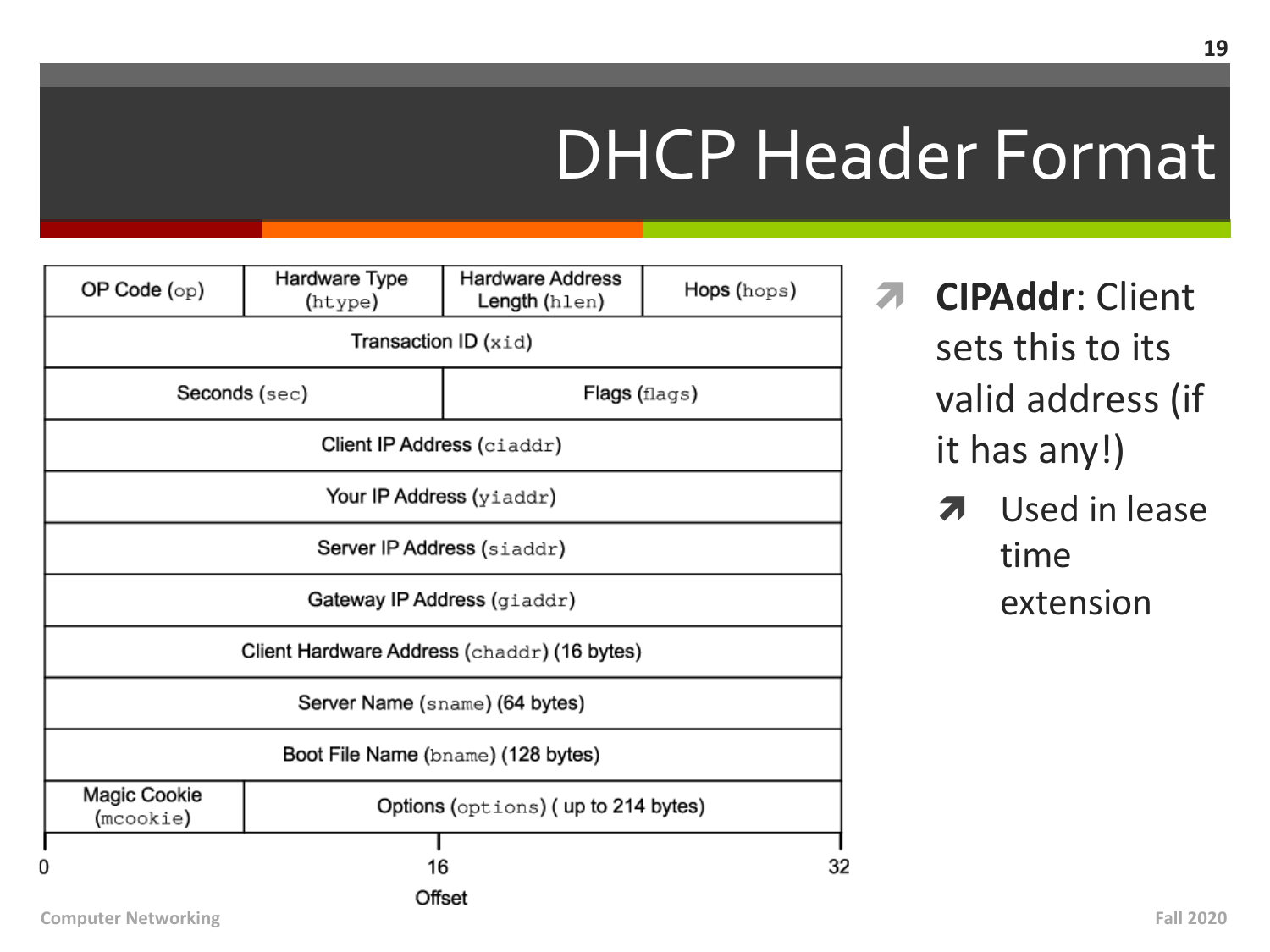| OP Code $_{\rm (op)}$     | Hardware Type<br>(htype)                    | <b>Hardware Address</b><br>Length (hlen) | Hops (hops) |
|---------------------------|---------------------------------------------|------------------------------------------|-------------|
|                           |                                             | <b>Transaction ID (</b> $x$ <i>i</i> d)  |             |
|                           | Seconds (sec)                               | Flags (flags)                            |             |
|                           |                                             | Client IP Address (ciaddr)               |             |
|                           |                                             | Your IP Address (yiaddr)                 |             |
|                           | Server IP Address (siaddr)                  |                                          |             |
|                           |                                             | Gateway IP Address (giaddr)              |             |
|                           | Client Hardware Address (chaddr) (16 bytes) |                                          |             |
|                           | Server Name (sname) (64 bytes)              |                                          |             |
|                           |                                             | Boot File Name (bname) (128 bytes)       |             |
| Magic Cookie<br>(mcookie) |                                             | Options (options) (up to 214 bytes)      |             |
|                           | 16                                          |                                          |             |
|                           |                                             | Offset                                   |             |

**7 YIPAddr:** Server sets this to the assigned IP address of the client

> Used in DHCP Я. offer and acknowledg ment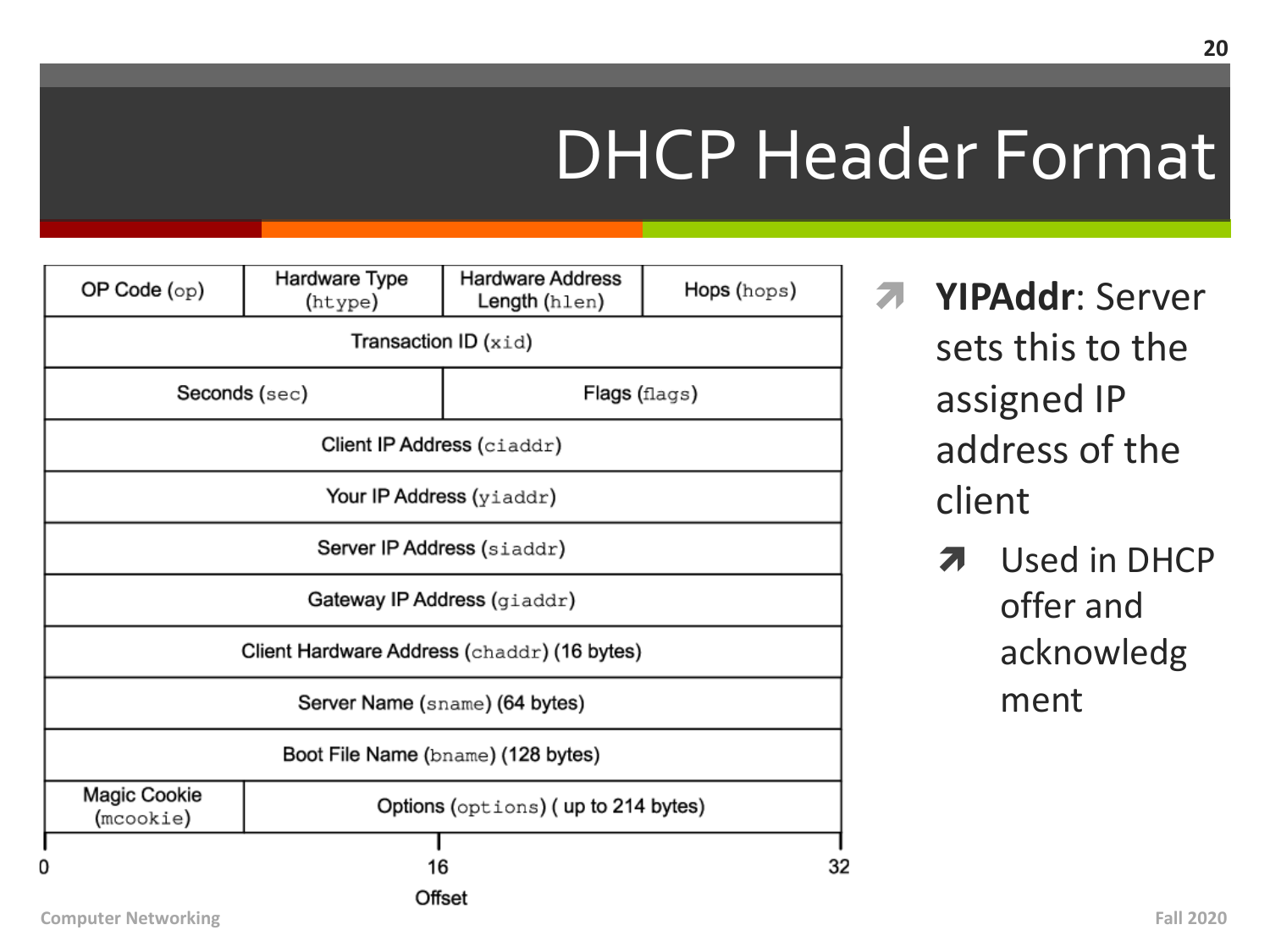| OP Code $(\mathrm{op})$   | Hardware Type<br>(htype) | <b>Hardware Address</b><br>Length (hlen)    | Hops (hops) |
|---------------------------|--------------------------|---------------------------------------------|-------------|
|                           |                          | <b>Transaction ID (</b> $x$ <i>i</i> d)     |             |
|                           | Seconds (sec)            | Flags (flags)                               |             |
|                           |                          | Client IP Address (ciaddr)                  |             |
|                           |                          | Your IP Address (yiaddr)                    |             |
|                           |                          | Server IP Address (siaddr)                  |             |
|                           |                          | Gateway IP Address (giaddr)                 |             |
|                           |                          | Client Hardware Address (chaddr) (16 bytes) |             |
|                           |                          | Server Name (sname) (64 bytes)              |             |
|                           |                          | Boot File Name (bname) (128 bytes)          |             |
| Magic Cookie<br>(mcookie) |                          | Options (options) (up to 214 bytes)         |             |
|                           | 16                       |                                             |             |
|                           |                          | Offset                                      |             |

- **SIPAddr: The address**  $\mathbf{z}$ of the DHCP server that the client is supposed to contact in the next step for IP acquisition, lease extension, etc.
	- Used by DHCP 7 server in DHCP offer and acknowledgement
- SIPAddr is not  $\overline{\mathbf{z}}$ necessarily the same as the IP address of the DHCP server who sends the message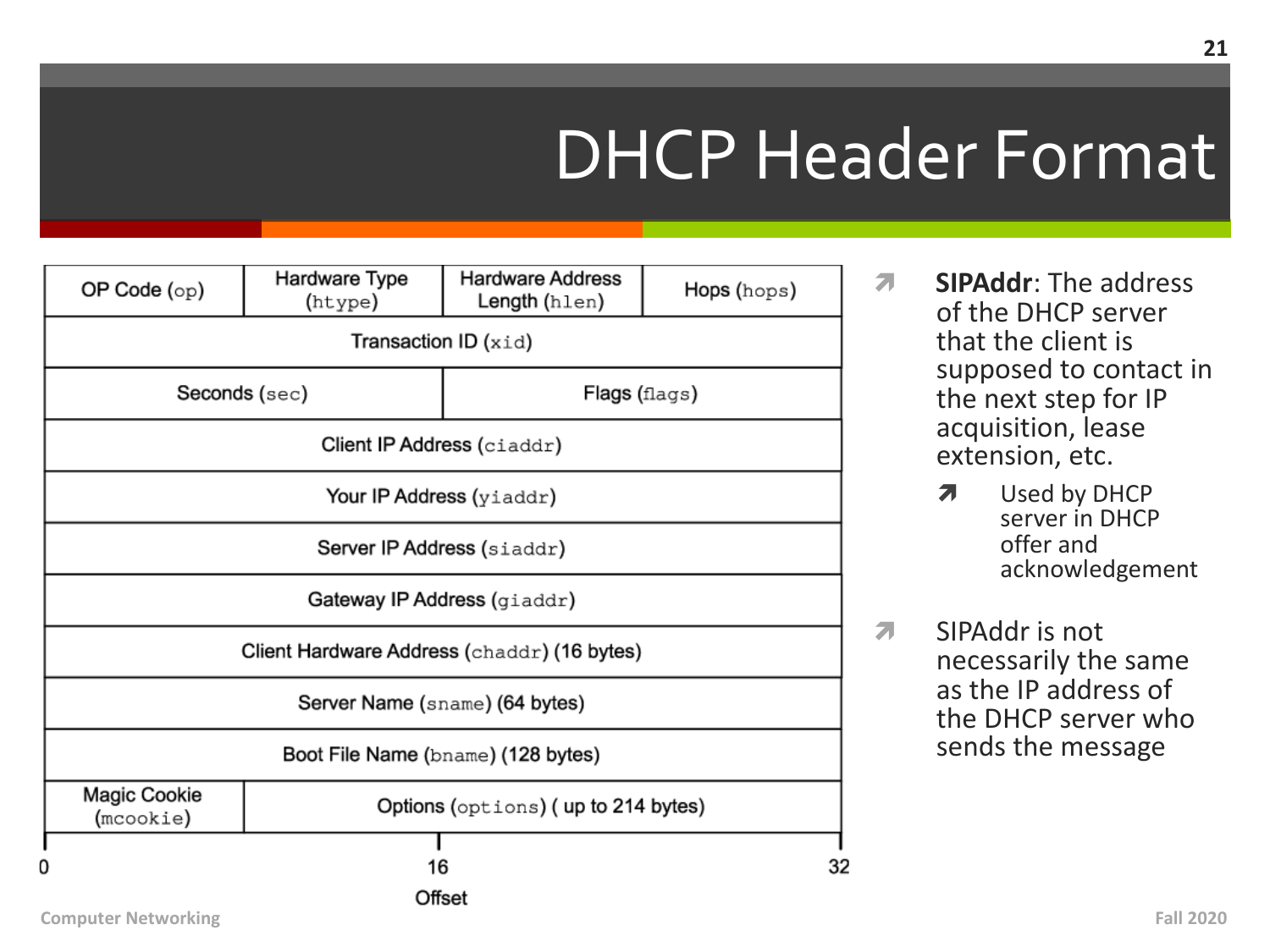$\overline{\phantom{a}}$ 

| OP Code $({\rm op})$      | Hardware Type<br>(htype)                    | <b>Hardware Address</b><br>Length (hlen) | Hops (hops) |
|---------------------------|---------------------------------------------|------------------------------------------|-------------|
|                           |                                             | <b>Transaction ID</b> $(xid)$            |             |
|                           | Seconds (sec)                               | Flags (flags)                            |             |
|                           |                                             | Client IP Address (ciaddr)               |             |
|                           |                                             | Your IP Address (yiaddr)                 |             |
|                           |                                             | Server IP Address (siaddr)               |             |
|                           |                                             | Gateway IP Address (giaddr)              |             |
|                           | Client Hardware Address (chaddr) (16 bytes) |                                          |             |
|                           |                                             | Server Name (sname) (64 bytes)           |             |
|                           |                                             | Boot File Name (bname) (128 bytes)       |             |
| Magic Cookie<br>(mcookie) |                                             | Options (options) (up to 214 bytes)      |             |
|                           | 16                                          |                                          | 32          |
|                           |                                             | Offset                                   |             |

**GIPAddr: The** address of the relay agent that is supposed to contact a DHCP server in another LAN

**7** Set by the relay agent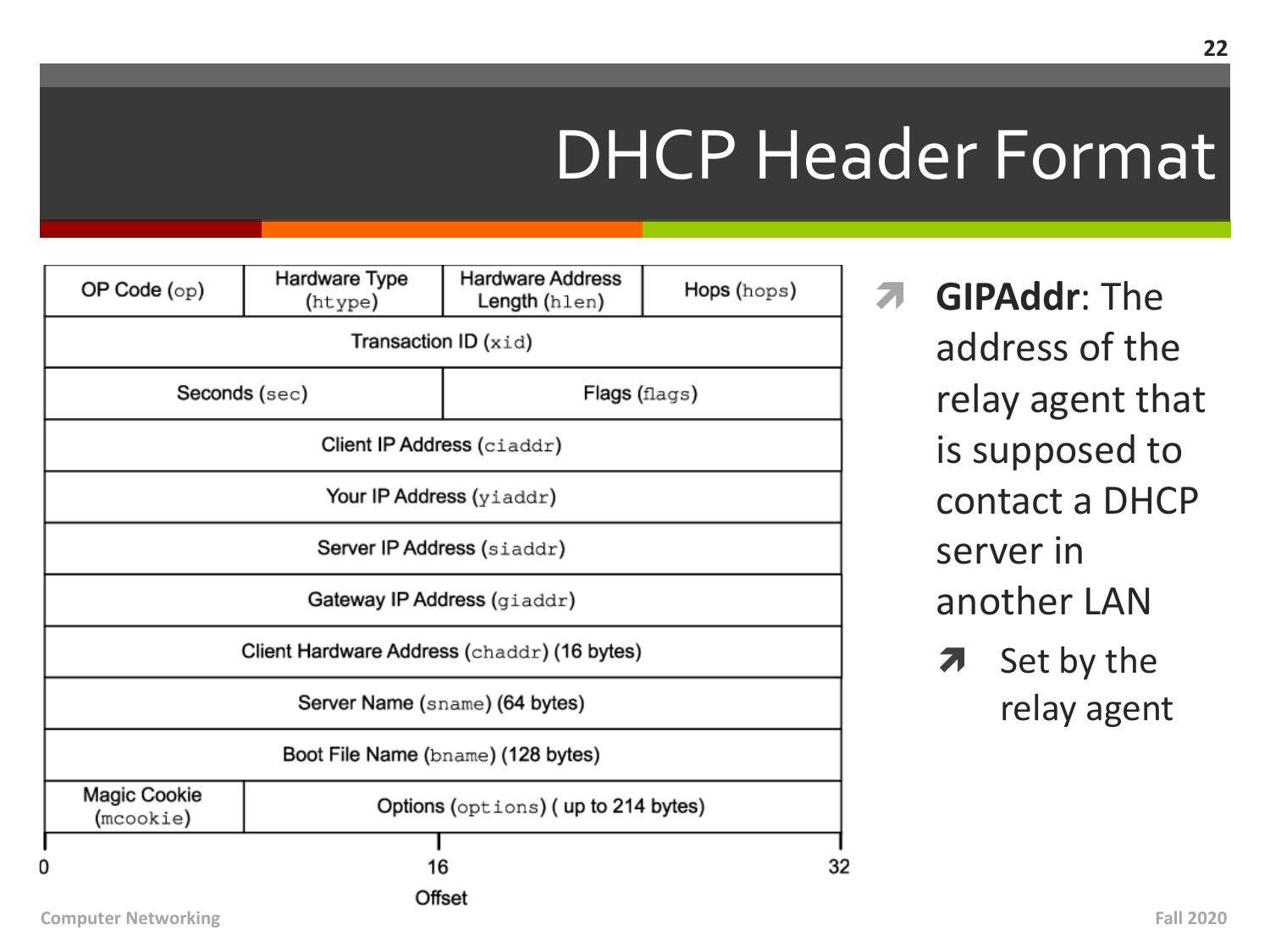| OP Code $_{\rm (op)}$     | Hardware Type<br>(htype)                    | <b>Hardware Address</b><br>Length (hlen) | Hops (hops) |
|---------------------------|---------------------------------------------|------------------------------------------|-------------|
|                           | Transaction ID (xid)                        |                                          |             |
| Seconds (sec)             |                                             | Flags (flags)                            |             |
|                           | Client IP Address (ciaddr)                  |                                          |             |
|                           | Your IP Address (yiaddr)                    |                                          |             |
|                           | Server IP Address (siaddr)                  |                                          |             |
|                           | Gateway IP Address (giaddr)                 |                                          |             |
|                           | Client Hardware Address (chaddr) (16 bytes) |                                          |             |
|                           | Server Name (sname) (64 bytes)              |                                          |             |
|                           | Boot File Name (bname) (128 bytes)          |                                          |             |
| Magic Cookie<br>(mcookie) | Options (options) (up to 214 bytes)         |                                          |             |
|                           | 16<br>Offset                                |                                          |             |

- $\overline{\mathbf{z}}$ **CHWAddr: Link** layer address of the DHCP client
	- Set by the  $\overline{\boldsymbol{\pi}}$ client on DHCP discover and request
	- **DHCP** server 7 uses this address to identify the client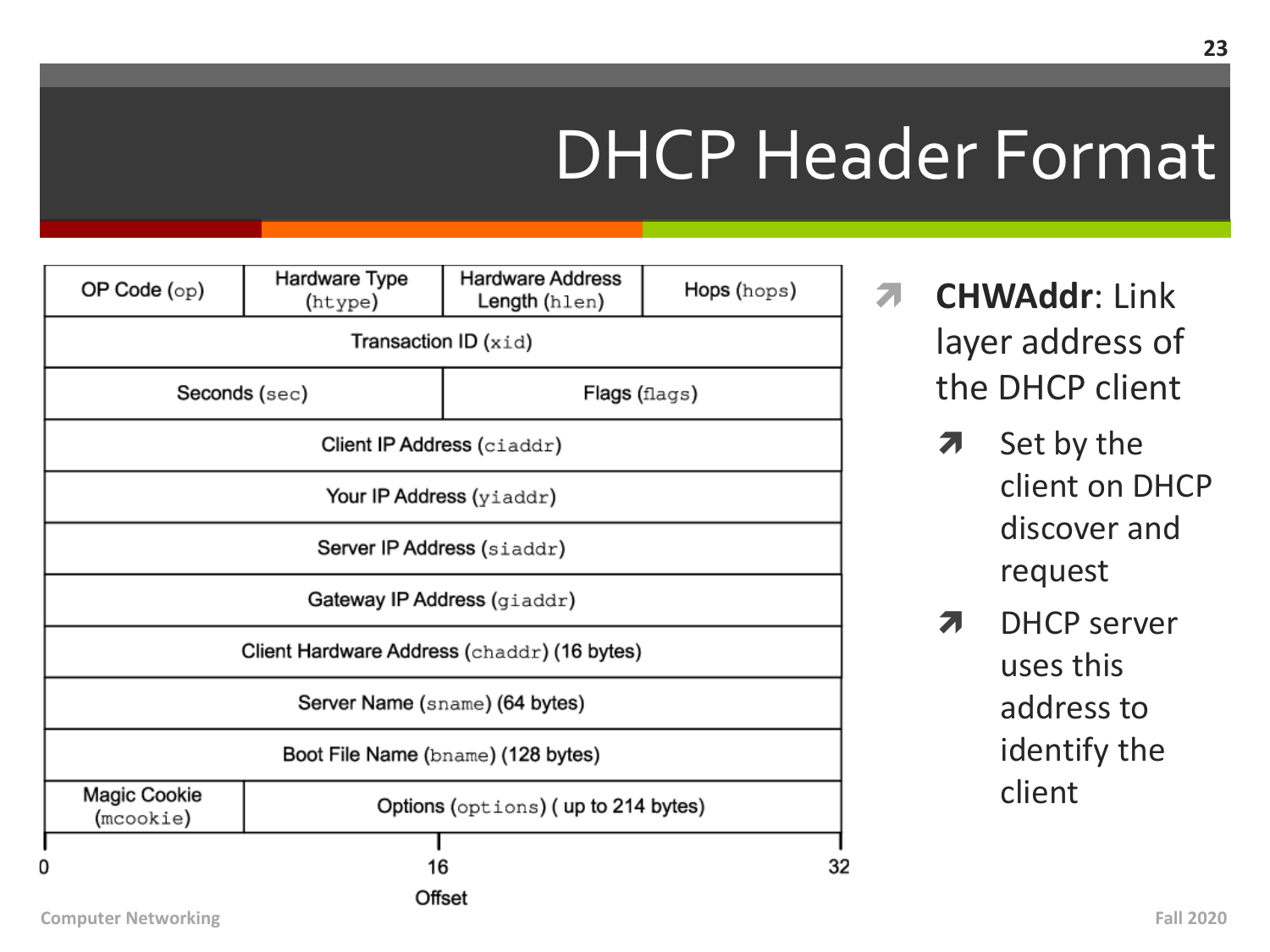| OP Code $_{\rm (op)}$     | Hardware Type<br>(htype)            | <b>Hardware Address</b><br>Length(hlen)     | Hops (hops) |
|---------------------------|-------------------------------------|---------------------------------------------|-------------|
|                           |                                     | <b>Transaction ID</b> $(xid)$               |             |
|                           | Seconds (sec)                       | Flags (flags)                               |             |
|                           |                                     | Client IP Address (ciaddr)                  |             |
|                           |                                     | Your IP Address (yiaddr)                    |             |
|                           |                                     | Server IP Address (siaddr)                  |             |
|                           |                                     | Gateway IP Address (giaddr)                 |             |
|                           |                                     | Client Hardware Address (chaddr) (16 bytes) |             |
|                           |                                     | Server Name (sname) (64 bytes)              |             |
|                           |                                     | Boot File Name (bname) (128 bytes)          |             |
| Magic Cookie<br>(mcookie) | Options (options) (up to 214 bytes) |                                             |             |
|                           | 16                                  |                                             | 32          |
|                           |                                     | Offset                                      |             |

- 7 **SName: Server** puts its host name in this field
	- **Used in DHCP**  $\overline{\boldsymbol{\lambda}}$ offer and acknowledge ment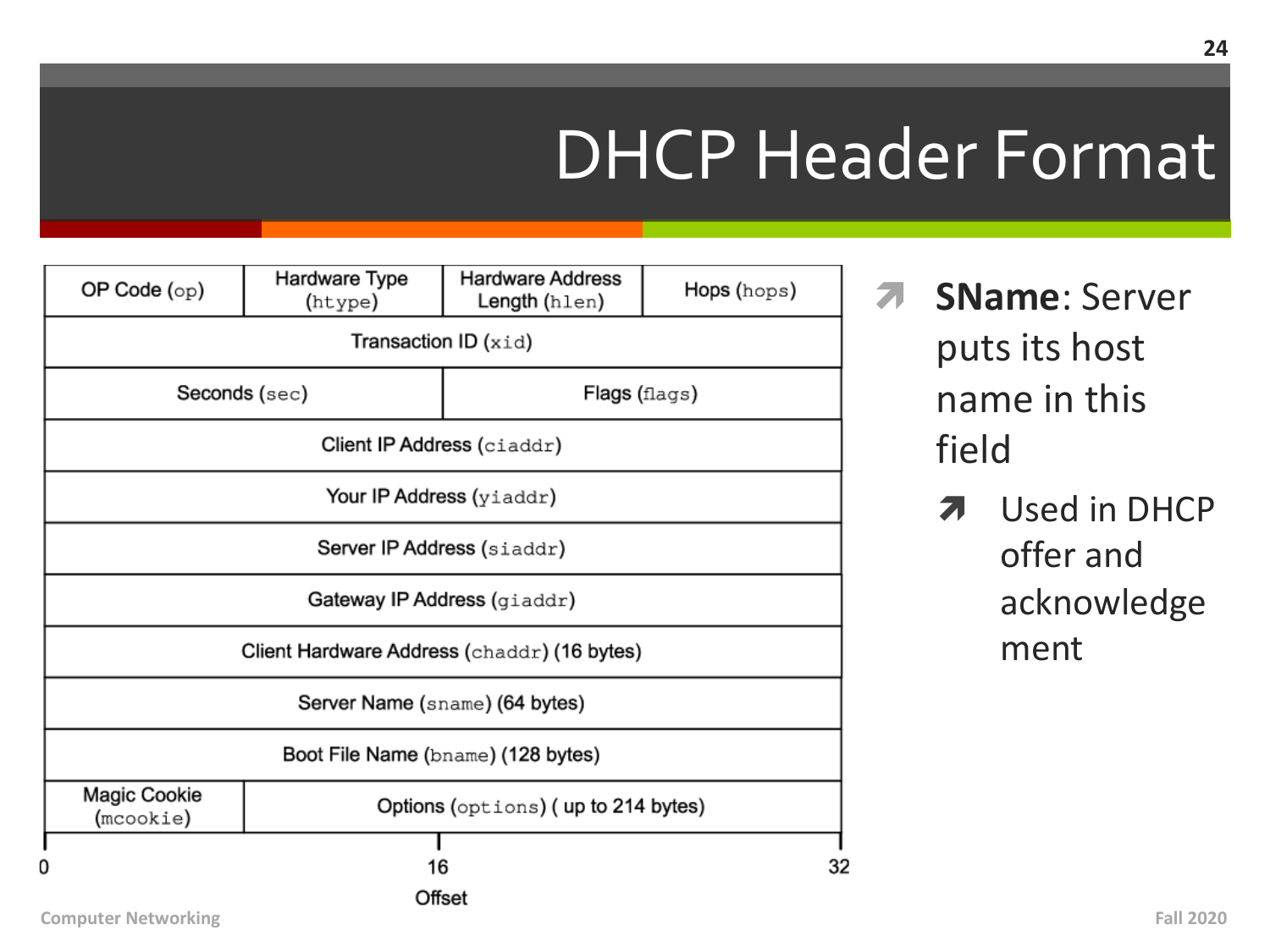| OP Code $_{\rm (op)}$     | Hardware Type<br>(htype)                    | <b>Hardware Address</b><br>Length (hlen) | Hops (hops) |
|---------------------------|---------------------------------------------|------------------------------------------|-------------|
|                           |                                             | <b>Transaction ID (</b> $x$ <i>i</i> d)  |             |
|                           | Seconds (sec)                               | Flags (flags)                            |             |
|                           |                                             | Client IP Address (ciaddr)               |             |
|                           |                                             | Your IP Address (yiaddr)                 |             |
|                           |                                             | Server IP Address (siaddr)               |             |
|                           |                                             | Gateway IP Address (giaddr)              |             |
|                           | Client Hardware Address (chaddr) (16 bytes) |                                          |             |
|                           |                                             | Server Name (sname) (64 bytes)           |             |
|                           |                                             | Boot File Name (bname) (128 bytes)       |             |
| Magic Cookie<br>(mcookie) |                                             | Options (options) (up to 214 bytes)      |             |
|                           | 16                                          |                                          | 32          |
|                           |                                             | Offset                                   |             |

ì **Boot File**: Contains the full directory path and file name of a boot file that can be downloaded by the client to complete its bootstrapping process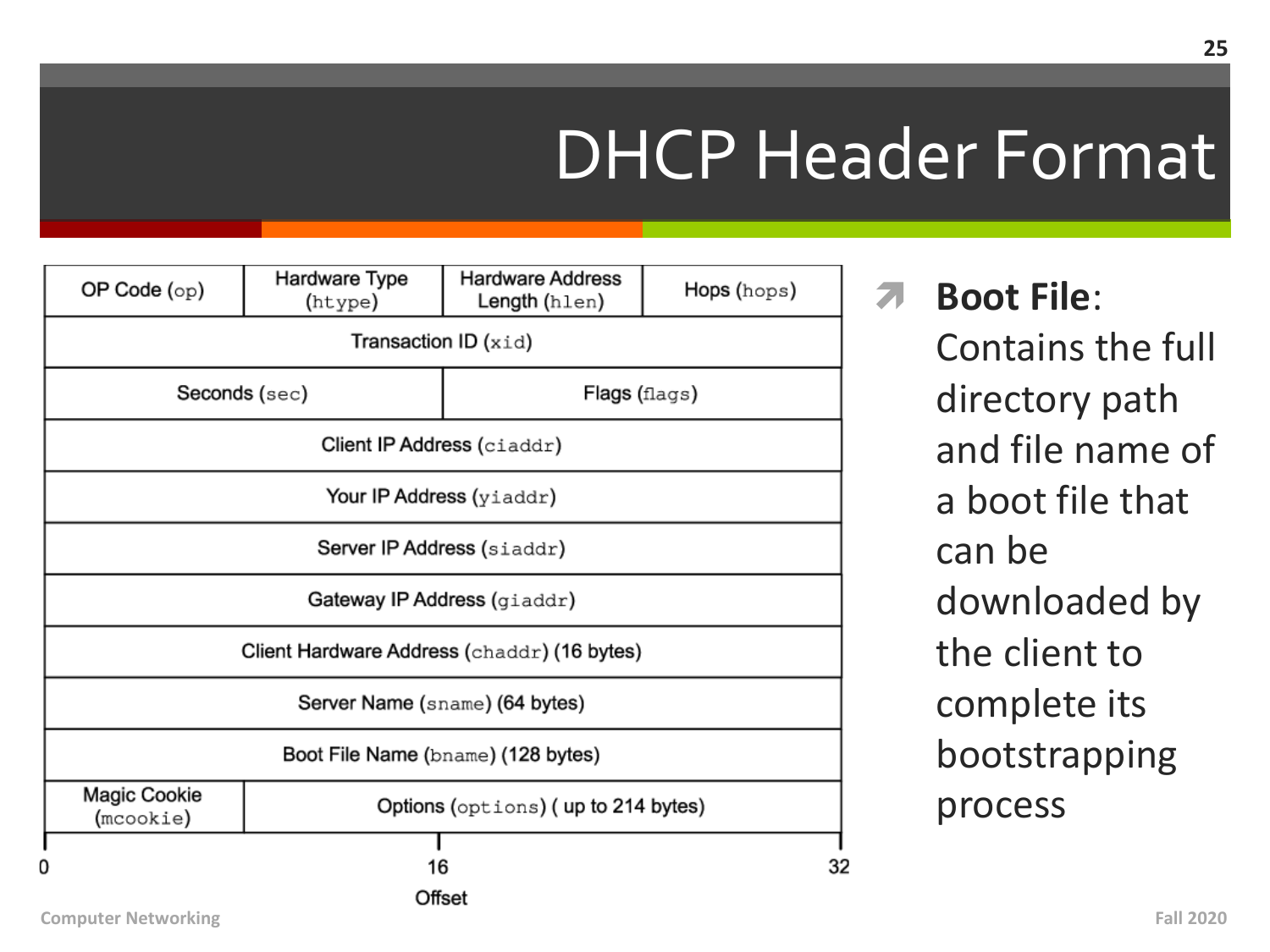| OP Code $_{\rm (op)}$     | Hardware Type<br>(htype)                    | <b>Hardware Address</b><br>Length(hlen) | Hops (hops) |
|---------------------------|---------------------------------------------|-----------------------------------------|-------------|
|                           |                                             | <b>Transaction ID</b> $(xid)$           |             |
|                           | Seconds (sec)                               | Flags (flags)                           |             |
|                           |                                             | Client IP Address (ciaddr)              |             |
|                           |                                             | Your IP Address (yiaddr)                |             |
|                           |                                             | Server IP Address (siaddr)              |             |
|                           |                                             | Gateway IP Address (giaddr)             |             |
|                           | Client Hardware Address (chaddr) (16 bytes) |                                         |             |
|                           |                                             | Server Name (sname) (64 bytes)          |             |
|                           |                                             | Boot File Name (bname) (128 bytes)      |             |
| Magic Cookie<br>(mcookie) | Options (options) (up to 214 bytes)         |                                         |             |
| 0                         | 16                                          |                                         | 32          |
|                           |                                             | Offset                                  |             |

- **MCookie: Fixed** 7 value (distinguishes newer DHCP from older BOOTP format)
- **Options: a variable** 7 size of additional options that can be communicated
- 7 Examples: DHCP message type, subnet mask, boot file size, DNS servers, client host names, ...